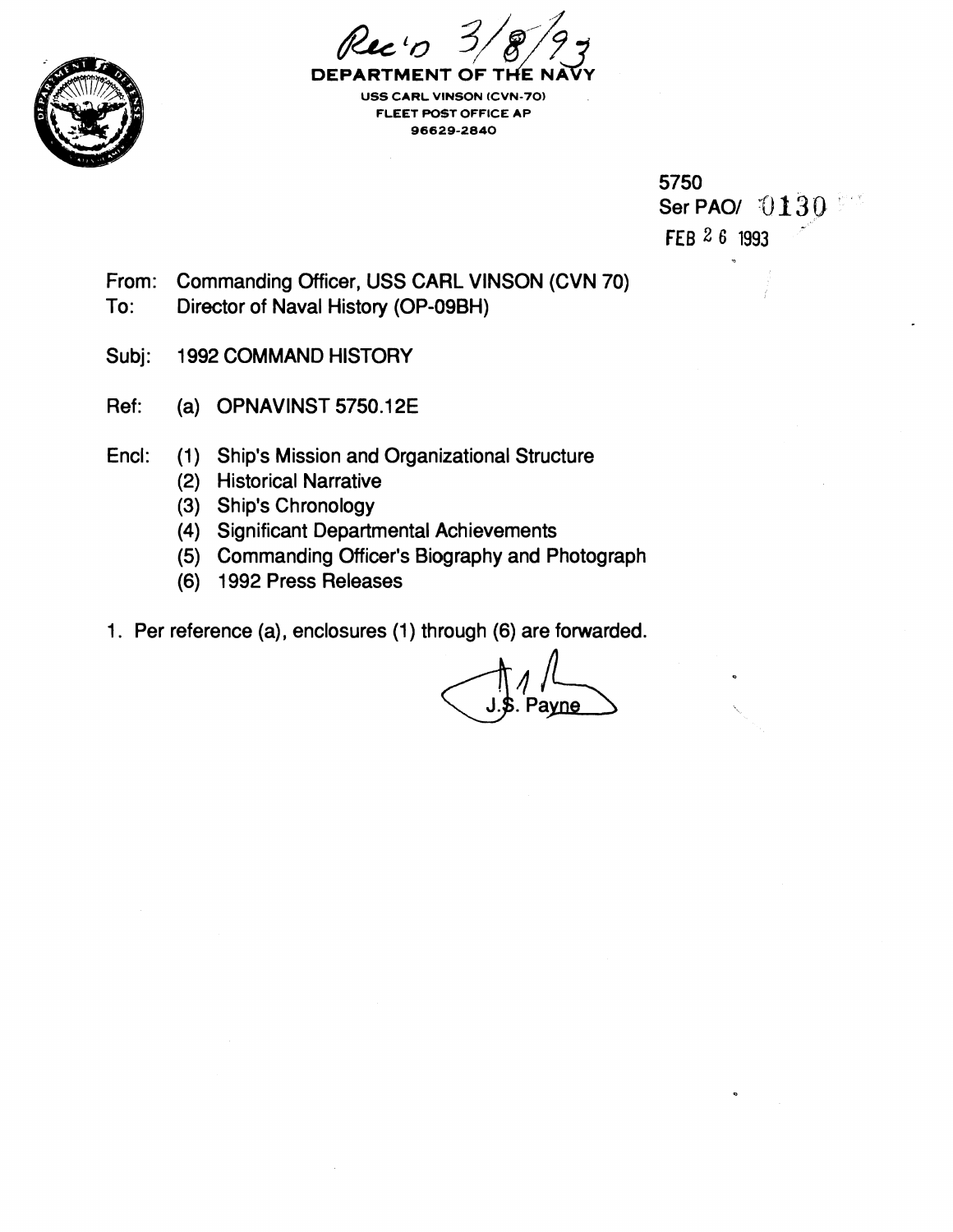### **SHIP'S MISSION AND ORGANIZATIONAL STRUCTURE**

 $\overline{1}$ 

**USS CARL VINSON is one of the most modern and formidable fighting vessels in the world. The latest in technology plus the skills and stamina of the American sailor are combined on board CARL VINSON to enable us to answer any conceivable threat to world peace.** 

**Our nuclear power plant enables us to respond rapidly and in advance of support vessels required for other types of fighting ships, bringing our embarked Air Wing to any scene of trouble around the globe.** 

**The Primary Mission of USS CARL VINSON is to be ready to employ its power anywhere in the world as directed by the President Only by maintaining its equipment and personnel in the highest state of readiness will CARL VINSON be capable of carrying out its wide variety of missions, including anti-air warfare, anti-surface warfare and electronic warfare.** 

**Other tasks that CARL VINSON shares with most U.S. Navy ships includes maintaining mobility, replenishing ships at sea and performing a variety of non-combat missions such as the rescue at sea of vessels in distress and the transportation of refugees and other personnel.** 

**USS CARL VINSON is one of the most powerful self-contained combat platforms in the world.** 

**The survivability of the ship in a hostile environment is**  enhanced by two of the U.S. Navy's latest close-in weapons systems.

**If any incoming aircraft or missiles penetrate the shipfs fighter aircraft and guided missile cruiser defense envelope, they will find themselves facing the NATO Sea Sparrow Missile System and the Phalanx Close-In Weapons System, a sophisticated version of the rotating-barrel Gatling Gun.** 

**The shipfs nuclear power plants allow CARL VINSON to travel for extended periods in excess of 30 knots without the need to replenish propulsion fuel unlike the conventional aircraft carrier.** 

**The dedication, professionalism, hard work and combat readiness of the officers and crew of the CARL VINSON ensure the ship is ready to meet any challenge the future may hold.** 

USS CARL VINSON's immediate senior commander is:

- **a. Administrative Commander, Naval Air Forces, U.S. Pacific Fleet, VADM Kohn, USN.**
- **b. Owerational Commander, Cruiser Destroyer Group THREE, RADM Fitzgerald, USN.**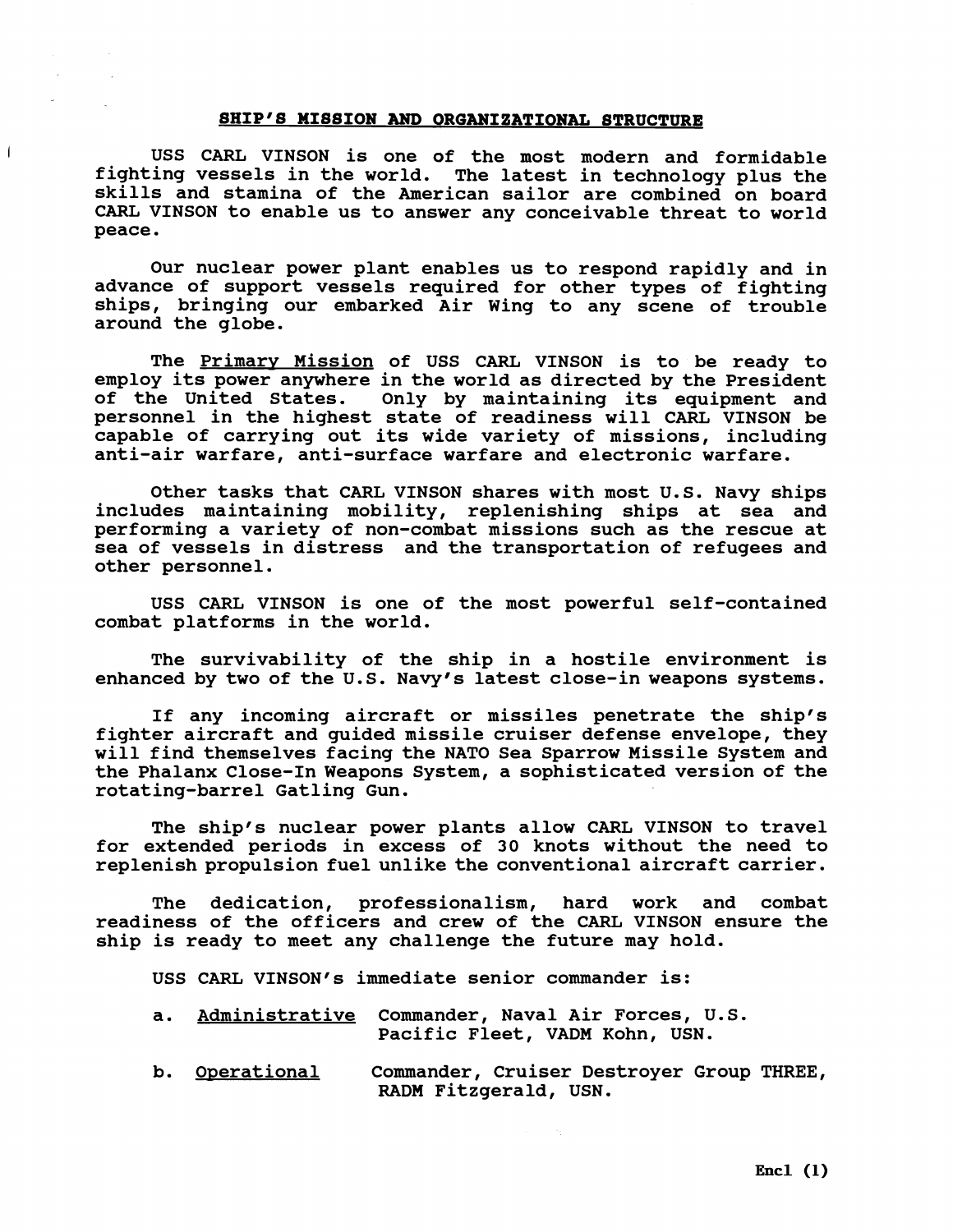# **8HIP'S ORGANIZATIONAL STRUCTURE**

**Commandina Officer CAPT Doyle J. Borchers I1 (Jan-Mar) CAPT John S. Payne, (Mar-Dec) Executive Officer CAPT Gregory C. Brown (Jan-Jun) CAPT Robert F. Willard (Jun-Dec) Command Master Chief JOCM Milton Harris (Jan-Mar) OSCM Richard J. Sheridan (Mar-Dec) Admin Officer LCDR AIMD Officer CDR (Jan-Jun) CDR (Jul-Dec) Air Boss CDR**  Command Chaplain **CAPT Bernard Frankel (Jan-Jul) CDR (Aug-Dec) Comm Officer LT First Lieutenant LCDR Dental Officer CDR Chief Enaineer CDR Leaal Officer**  LCDR (Jan-Jul)<br>
LCDR (Aug-Dec) **LCDR (Aug-Dec) Marine Det. CO CAPT Senior Medical Officer CAPT Fitzgerald H. Jenkins**  Navigation Officer **CDR Operations Officer CAPT Michael D. Shutt Public Affairs Officer**  LT (Jan-Aug)<br>LT (Aug-Dec) **LT (Aug-Dec) peactor Officer CDR Safetv Officer CDR CAPT (SEL) David Lindsay (Jan-Jun)**  Supply Officer **CDR (July-Dec) Trainins Officer**  LCDR (Jan-Jun)<br>
LCDR (Jul **LCDR (Jul-Aug) Weavons Officer CDR**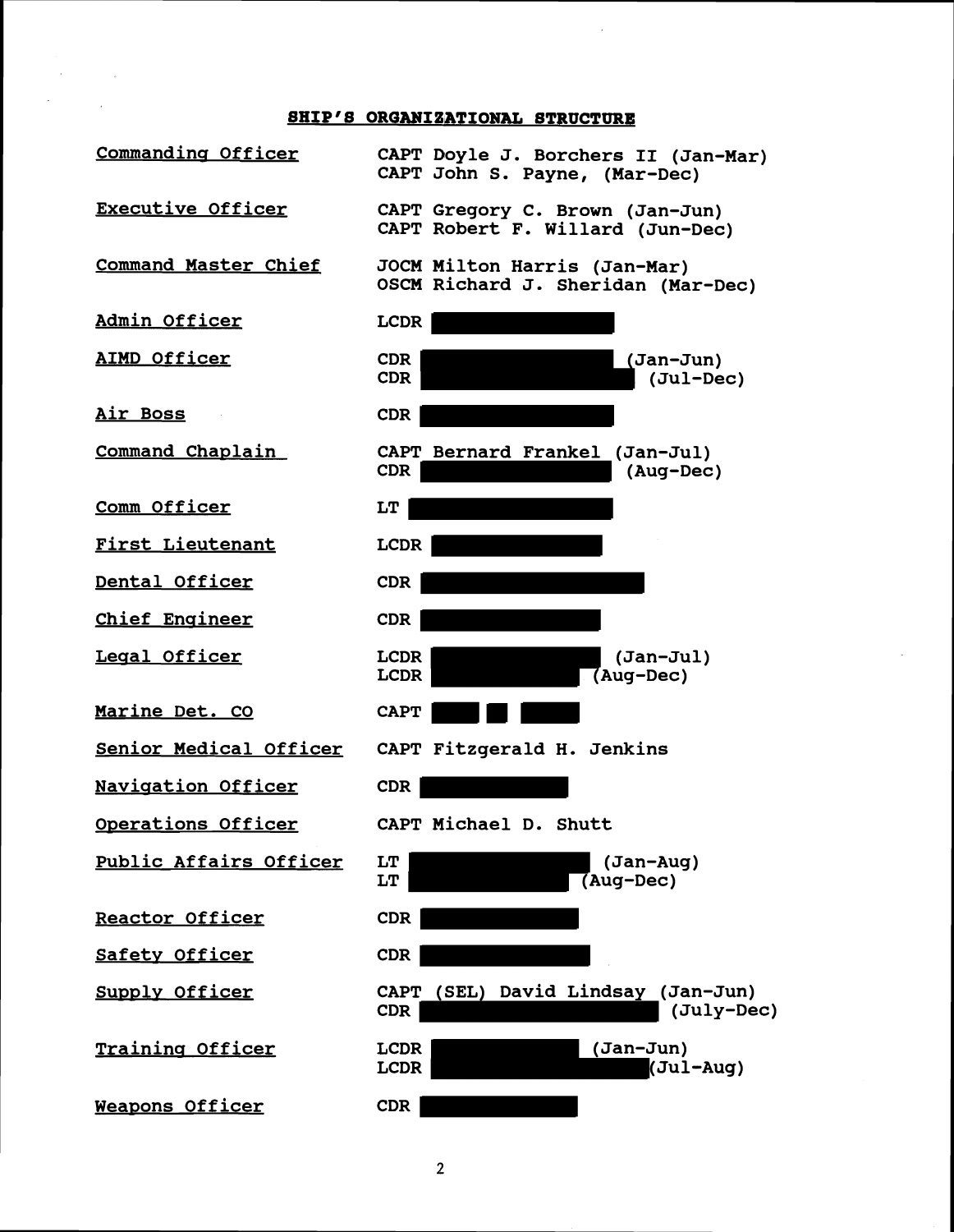## **HISTORICAL NARRATIVE**

**USS CARL VINSON spent 1992 in complex overhaul moored to Pier 3 in the Puget Sound Naval Shipyard, Bremerton, Washington. Significant progress was made in completing the majority of the work remaining in overhaul and preparing the ship and crew for sea.** 

**Quarterly progress review conferences were conducted by Puget Sound Naval Shipyard for USS CARL VINSON and Commander, Naval Air Forces, U.S. Pacific Fleet at the ends of January, April, July and October.** 

**Major inspections conducted this year included the CINCPACFLT Post Overhaul Reactor Safeguards Exam (PORSE) from 20-23 OCT and the COMNAVAIRPAC Crew Certification (Phase I) on 8 DEC. The command received an overall grade of "averagew in PORSE, which is unusual for an aircraft carrier in overhaul and speaks highly of the outstanding progress made during overhaul. The command also**  received an overall grade of "outstanding" on December's crew **certification visit.** 

**The command began with 164 officers and 2,633 enlisted personnel assigned. By December 31, a total of 178 officers and 2,761 enlisted were assigned.** 

**The ship's homeport assignment of Alameda, Calif. became official on September 26. This date was put out six months in advance to allow family time to relocate from the Bremerton to Alameda area in expectation of the end of overhaul.** 

During the year, the command received the Fiscal Year of 1992 Secretary of the Navy's Environmental Quality Award (Large Ship **Category) and the Silver Anchor Award.** 

**Captain Doyle J. Borchers I1 served as commanding. officer until his change of command on March 28, 1992, when he was relieved by Captain John S. Payne.** 

**Captain Gregory C. Brown served as executive officer until he was relieved by Captain Robert F. Willard on June 5, 1992.**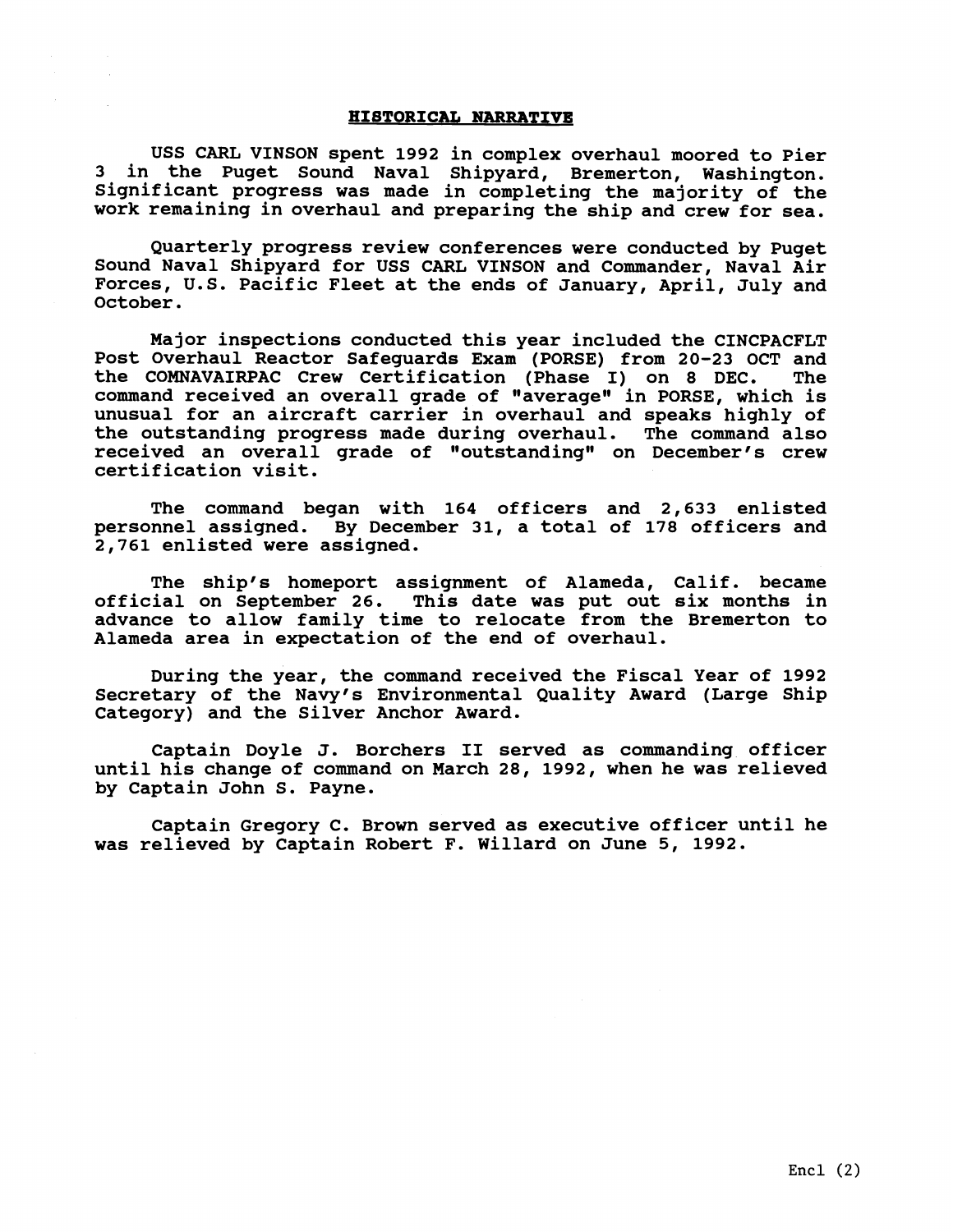## **CARL VINSON CHRONOLOGY**

- **JAN 31 QUARTERLY PROGRESS REPORT CONDUCTED VICE ADMIRAL EDWIN R.KOHN JR., COMMANDER, NAVAL AIR FORCES, PACIFIC FLEET ARRIVED**
- **FEB 18 MOVEMENT OF PERSONNEL, EQUIPMENT AND OFFICES FROM EX-USNS GAFFEY TO USS CARL VINSON BEGINS**
- **MAR 1 WARDROOM AND MESS DECKS OPENED**
- *MAR*  **28 CHANGE OF COMMAND. CAPT JOHN S. PAYNE RELIEVED CAPT DOYLE J. BORCHERS I1 AS COMMANDING OFFICER**
- **APR 31 QUARTERLY PROGRESS REPORT COMNAVAIRPAC, VADM KOHN ARRIVED**
- **JUN 5 CAPT ROBERT F. WILLARD RELIEVED CAPT GREGORY C. BROWN AS EXECUTIVE OFFICER**
- **JUL 15 CHIEF'S MESS OPENED**
- **JUL 16 COMMAND PICNIC**
- **JUL 31 QUARTERLY PROGRESS REPORT CONDUCTED COMNAVAIRPAC, VADM KOHN ARRIVED**
- **AUG 1 CHANGE OF OVERHAUL COMMANDER FROM COMMANDER, CARRIER GROUP THREE TO COMMANDER, CRUISER DESTROYER GROW THREE**
- **AUG 1 MARINE DETACHMENT ACTIVATED**
- **AUG 15-20 CREW-WIDE SEXUAL HARASSMENT AWARENESS TRAINING**
- **AUG 21 RECEIVED THE PACIFIC FLEET "BEST SALES AND SERVICE" AWARD (LARGE SHIP CATEGORY)**
- **SEP 1 SHIP'S ARMORY ACTIVATED AND MANNED**
- **SEP 22 RECEIVED FISCAL YEAR 1992 SECRETARY OF THE NAVY ENVIRONMENTAL QUALITY AWARD (LARGE SHIP CATEGORY) FROM ASSISTANT SECRETARY OF THE NAVY (INSTALLATIONS AND ENVIRONMENT), JACQUELINE E. SCHAFER.**
- **SEP 26 ADMINISTRATIVE HOMEPORT ASSIGNMENT CHANGE FROM BREMERTON, WA TO ALAMEDA, CA**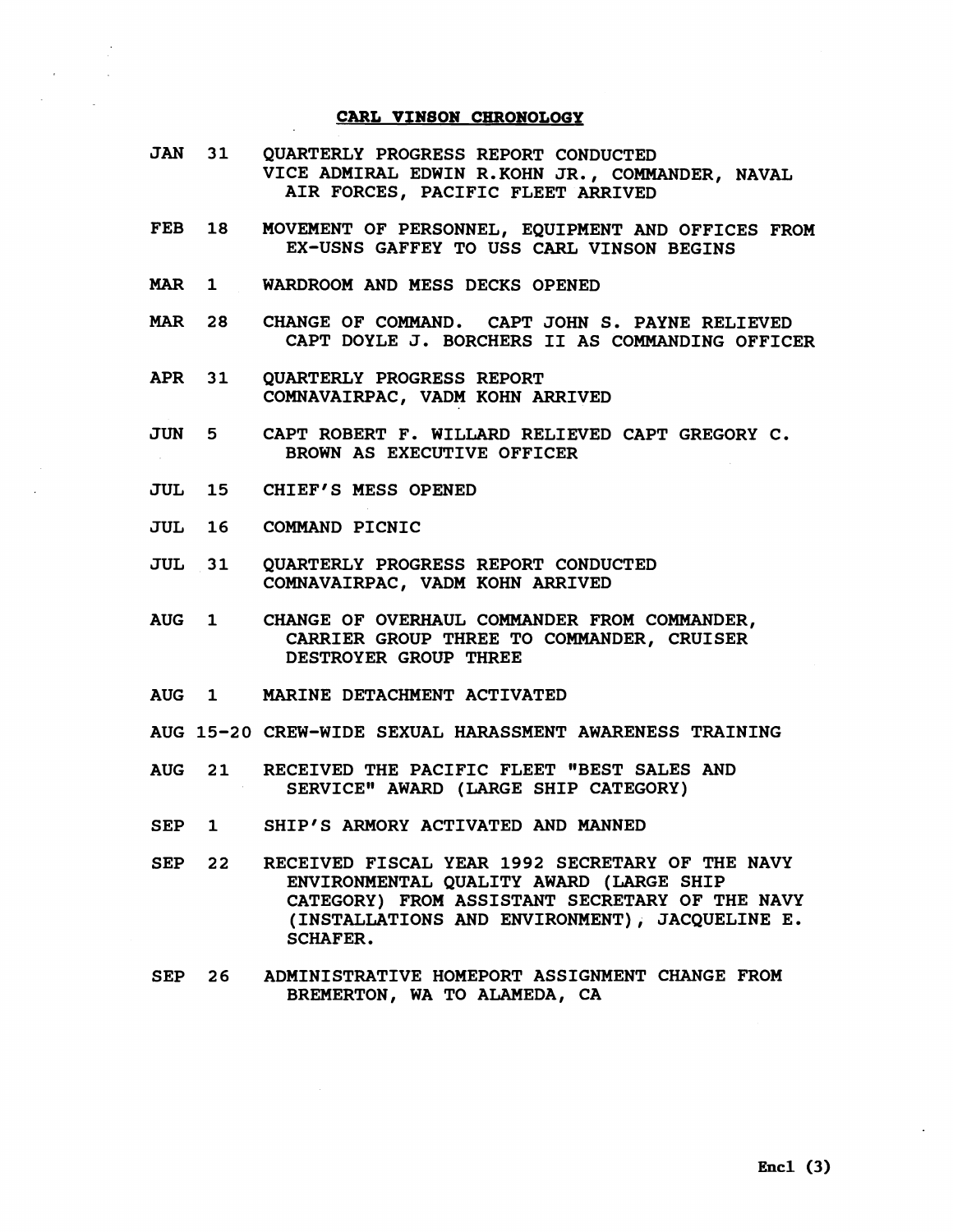- **OCT 10 CARL VINSON BATTLE GROUP EXECUTIVE STEERING COMMITTEE MEETING WAS HELD TO DISCUSS THE INTEGRATION OF TOTAL QUALITY LEADERSHIP IN THE BATTLE GROUP. COMMANDER, CRUISER-DESTROYER GROUP THREE, REAR ADMIRAL JAMES R. FITZGERALD ARRIVED**
- **OCT 16 RECEIVED COMNAVAIRPAC SILVER ANCHOR AWARD (SPECIAL CATEGORY I)**
- **OCT 20-23 POST OVERHAUL REACTOR SAFEGUARDS EXAM (PORSE)**
- **OCT 23 NEW NON-SKID WAS APPLIED TO FLIGHT DECK**
- **OCT 31 QUARTERLY PROGRESS REPORT CONDUCTED COMNAVAIRPAC, VADM KOHN ARRIVED**
- **NOV 20 DEPUTY COMMANDER, SURFACE COMBATANTS, NAVAL SEA**  SYSTEMS COMMAND, REAR ADMIRAL ROBERT E. **TRAISTER ARRIVED**
- **NOV 25 MARINE DETACHMENT ASSUMES SHIP'S SECURITY MISSION TO INCLUDE BROW SECURITY AND RESPONSE FORCES.**
- **NOV 26 THANKSGIVING DINNER FOR THE CREW AND THEIR FAMILIES HELD ON BOARD.**
- **DEC 4 COMMAND HOSTED THE BREMERTON CHILDREN'S CHRISTMAS PARTY**
- **DEC 08 CREW CERTIFICATION (PHASE I)**
- **DEC 14 CARL VINSON BATTLE GROUP STEERING COMMITTEE MEETING WAS HELD TO DISCUSS THE INTEGRATION OF TOTAL QUALITY LEADERSHIP IN THE BATTLE GROUP COMCRUDESGRU THREE, RADM FITZGERALD ARRIVED DOCK TRIALS**
- **DEC 17 ANNUAL CHRISTMAS PARTY AT NAVAL SUBMARINE BASE BANGOR**
- **DEC 20 ALAMEDA DETACHMENT CHILDREN'S CHRISTMAS PARTY**
- **DEC 25 CHRISTMAS DINNER HELD FOR THE CREW AND THEIR FAMILIES ON BOARD**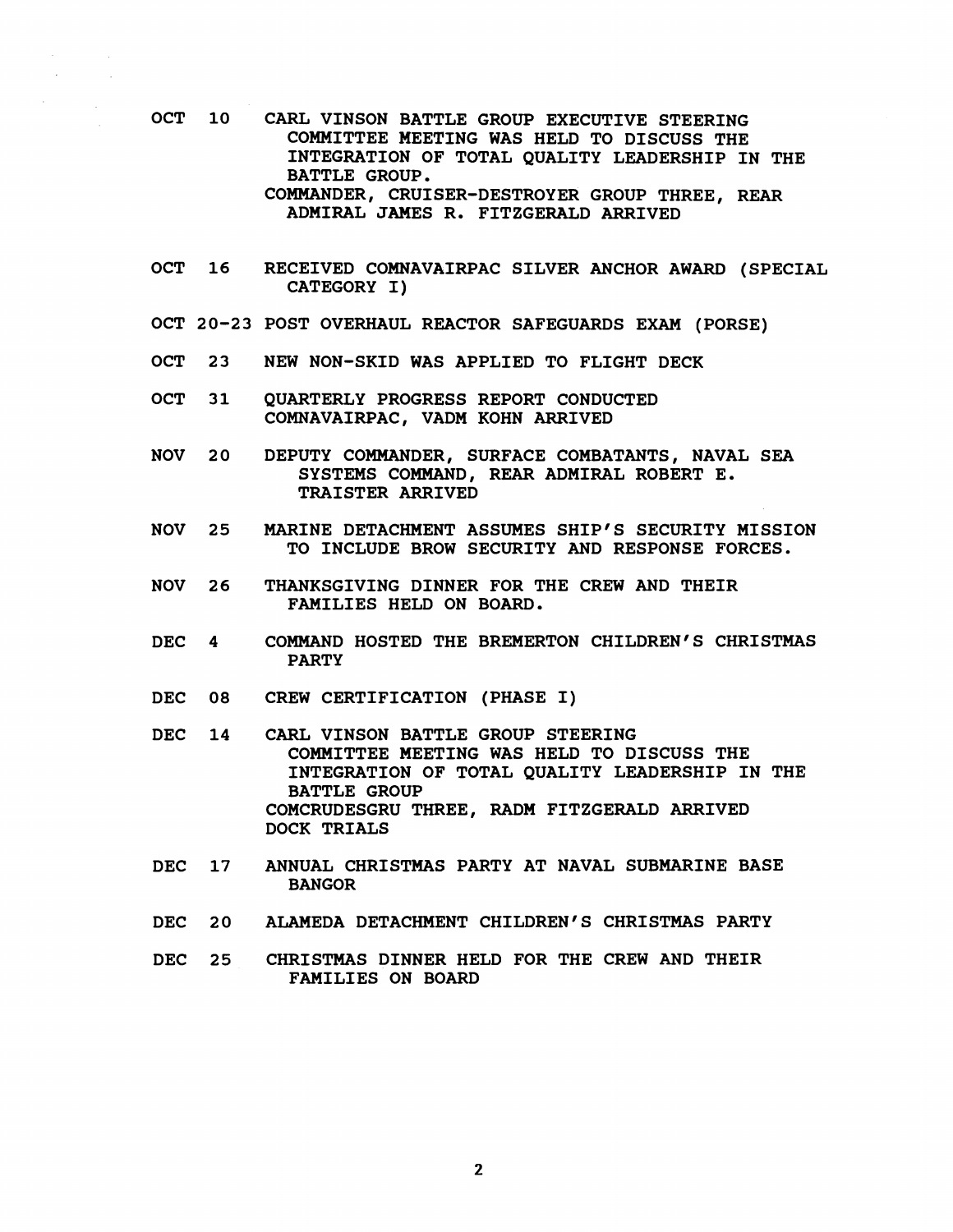#### **SIGNIFICANT DEPARTMENTAL ACHIEVEMENTS**

### **AIMD DEPARTMENT**

### **IM-1 DIVISION**

**Moved the Technical Publications Library from Alameda to Bremerton and re-established the technical library functions on board.** 

## **PRODUCTION DIVISION**

**Tracked to completion 23 ship alterations which consisted of 414 key operations in support of the new mix of tactical aircraft in CVW-14.** 

## **IM-2 DIVISION**

Installed modifications to engine test cell:

- **SEC 4735 to compensate for fuel surge from the F-110 engine**
- **SEC 4724 improved holdback fitting**
- **Installed F-110 and F-404 test cell adapters**
- **Received/inventoried new IMFtL equfpment required for support of F-110, F-404 and T-700 engines**

**Installed Servocylinder Test Station (STS) in support of F/A-18 flight control systems.** 

**Set up Composite Repair Work Center to support F/A-18, F-14 and A-6 composite structures** 

## **IM-3 DIVISION**

**IM-3 Division was involved with comprehensive test bench verification and certification in preparing to support the newest mix of tactical aircraft in the fleet (F-14D, F/A-18 block 14, S-3B, A-6E SWIP, E-2C and SH-60F. This immense undertaking involved a work force of several civilian contractors, Naval Aviation Engineering Service Unit (NAESU) Technical Representatives, Naval Aviation Depot Level experts and shipboard technicians with logistic support from around the country. The following upgraded Automatic Test Equipment requirements were installed:** 

> - **CNI configuration of Consolidated Automated Support System (CASS)**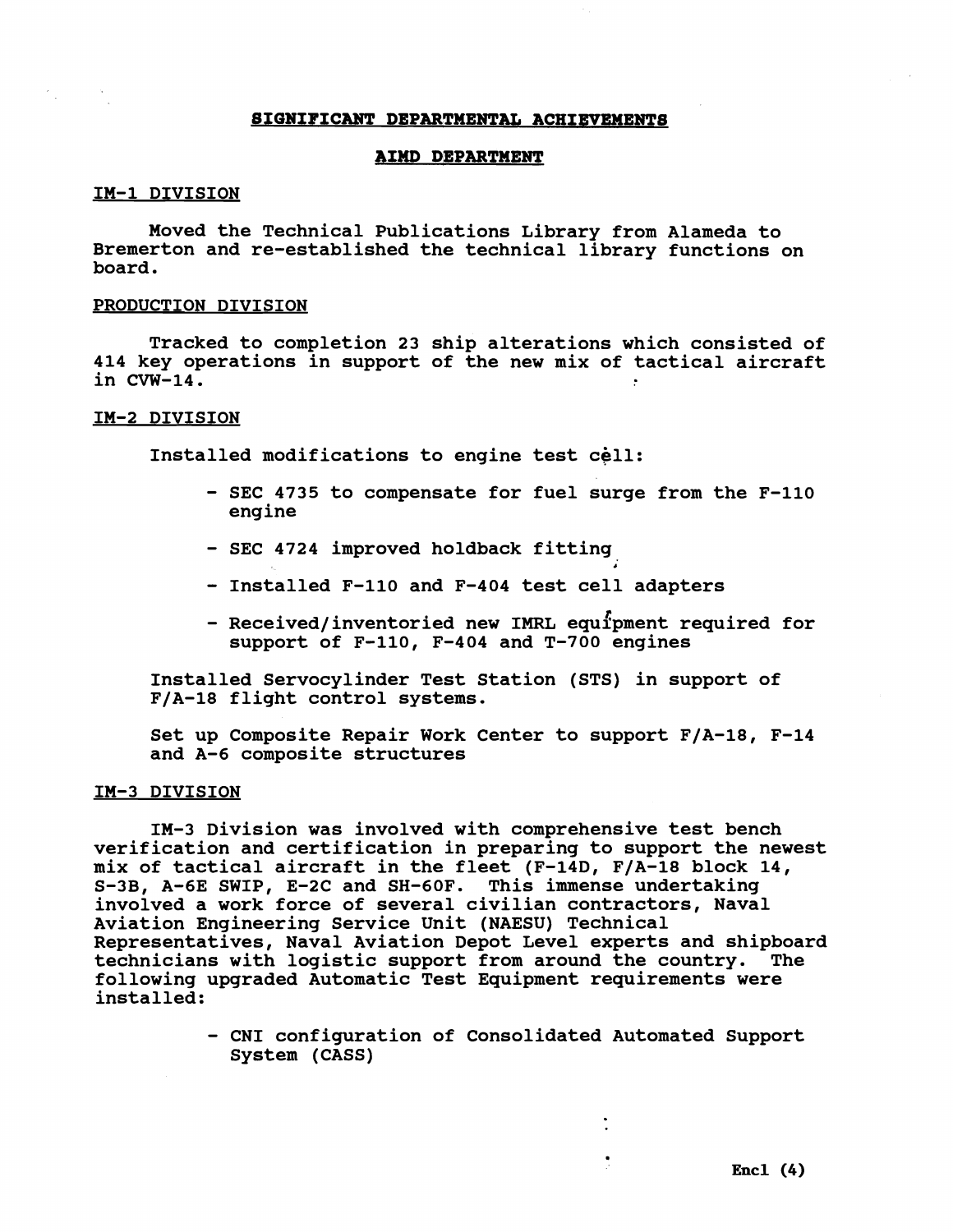- **AN/USM 636A (first in the fleet for an afloat AIMD)**
- **3rd TSG for RADCOM AN/USM-467**
- **AN/APM-373 Test Set upgrade to AN/APM-457**
- **F-14D FAST Station**
- **Intermediate Avionics Test Set (IATS) AN/ASM-686**
- **Radar Systems Test Set (RSTS) AN/APM-446**
- **Two (2) Avionics Test Set (ATS) AN/USM-470(V) 1**
- **Electro Optic Test Set (EOTS) AN/USM-629**
- **Second Inertial Measuring Unit Test Set (IMUTS) TS-3846/ASM-608 (V)**
- **Three (3) Hybrid Test System (HTS) AN/USM-484**

**The division garnered a seventh consecutive "Outstanding**  Activity Award" for attaining the lowest calibration overdue **rates in the fleet.** 

**The division supported the local community by actively participating in the Adopt-A-Highway Litter Control Program. This joint project with the Washington State Department of Transportation strengthened the bond between the community and USS CARL VINSON.** 

## **IM-4 DIVISION**

**For the first half of 1992, IM-4 Division was responsible for the ship's transportation efforts. This included:** 

- **All flight scheduling with NALO**
- **Operation and maintenance of 28 ground vehicles**
- **Shuttle service to and from parking areas**
- **Coordinated the movement of 17 truckloads of recently overhauled support equipment from Alameda to Bremerton.**

**Additionally, IM-4 Division re-instituted five production work centers. They accomplished the following:** 

- **In May, twelve personnel provided maintenance support for 78 items of support equipment during Operation Roving Sands in Roswell, NM.**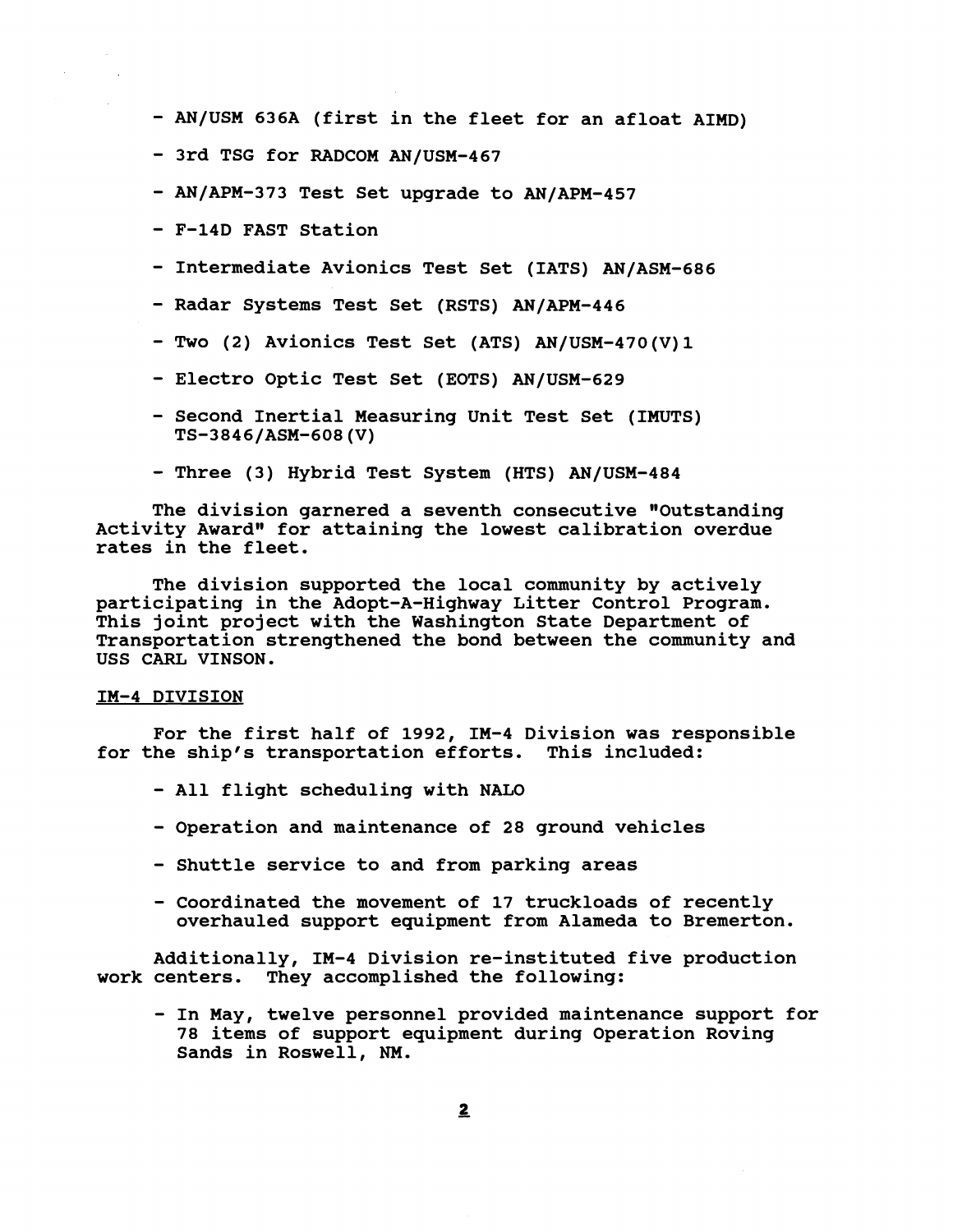- **Completed over 1300 items of preventative maintenance, including NDI and load testing.**
- **Repaired 400 items of support equipment.**

## **AIR DEPARTMENT**

**The primary objective of the Air Department during 1992 was to safely ensure the quality overhaul of all equipment associated with flight operations and crew berthing facilities. 2,270 keyops and over 80,000 man-hours of maintenance and space rehabilitation work were completed by departmental personnel. Finishing work on twenty-two shipalts supporting upgrades to catapults and arresting gear, jet blast deflector's, Ilarts, fresnel lens, ICCS, JP-5, flight deck, island and primary flight control systems were also accomplished.** 

**The largest project of the overhaul was completed as the flight deck and hangar bay were totally recovered with non-skid coating material.** 

**The Air Department continued its pleasant relationship with the City of Poulsbo, Washington supporting their community by participating in charity, recreation and service events which**  included: Yacht Club Log Race, two blood drives, "Viking Fest", "Feast on the Fjord", "October Fest", Rotary Club Car Rally, **major repairs to an elementary school playground and installation of Christmas holiday decorations at a shopping center. Numerous Air Department sailors donated their talent to local community schools and fire and police departments.** 

**34 Department personnel were advanced to the next higher pay grades and 19 sailors received individual awards recognizing sustained superior performance of their duties in the form of Navy Commendation and Navy Achievement Medals.** 

**Experiencing a personnel turnover rate of nearly 90% while in the shipyard, the department focused on building a nucleus of experience in each division by participating in at-sea training aboard USS Nimitz, USS Kitty Hawk, USS Ranger, USS Constellation,**  and USS Abraham Lincoln whenever the opportunity arose. **\*'hands-on8@ training complemented various school house formal training which permitted the department to attain crew certification objectives.** 

# **CHAPLAIN DEPARTMENT**

**The chaplain Department, manned by 3 Chaplains, 3 Religious Program Specialists and four Airmen, experienced a great turnover with regard to work spaces and staff. In March, the office moved from the EX-USNS GAFFEY to the renovated spaces on the carrier. The hardback library, crew's lounge and Chapel became fully**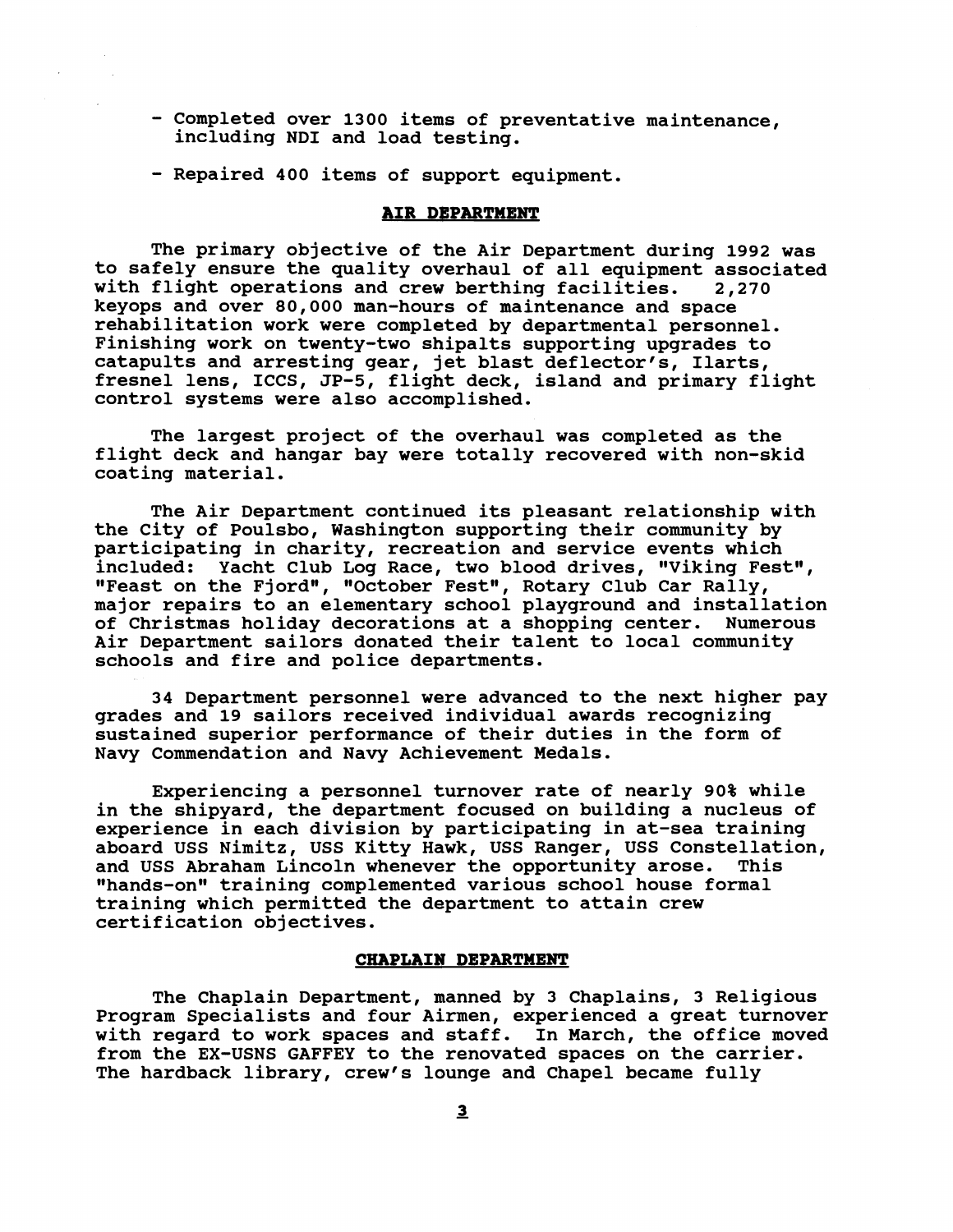**operational. The Command Chaplain, Captain Bernard Frankel retired 1 August and was relieved by CDR .** 

**The Chaplain Department took advantage of many opportunities to minister with special projeats this year. In addition to the regular worship services, special observances, deck plate ministry, professional training, and counseling sessions, the Chaplain Department provided the following:** 

- **coordinated and facilitated the Change of Homeport Seminar for crew members and their families.**
- **Organized and implemented Community Relations Project at Pacific Beach, WA., providing over 200 work hours in remodeling rooms at the Naval Fleet Recreation Center.**
- **Collected \$1400 to help Hurricane Andrew victims.**
- **Provided Suicide Prevention training to the Wardroom. The training included a viewing of a suicide prevention video, lecture with discussion, and distribution of a Supervisor's Guide to Suicide Prevention brochure.**
- **Planned, organized, and facilitated Family Day aboard CARL VINSON for Thanksgiving and Christmas. These events were great morale boosters resulting in the participation of over 500 crew members and their families enjoying dinner on board.**
- **Conducted a Single Parent workshop, heightening the departmental awareness of special needs of some Vinson sailors while deployed.**
- **Conducted a "Stress Fest", concentrating on the causes of stress and provided tools to manage it. The fest included the Commanding Officer's 1MC address to the crew concerning stress issues associated with COH ending, the change of homeport, and operational readiness; an all hands viewing of a "Signs of**  Stress" video; a one hour counseling technique training **workshop for all E-7 and above; and the distribution of**  a "Guide to Stress Management" pamphlet.
- **Processed 364 Red Cross messages, and 46 Navy/Marine Corps Relief Society cases totaling over \$27,000.**

### **COMMUNICATIONS DEPARTMENT**

**Communications Department made the transition from over-thecounter message service to a fully operational radio shack. Highlights for 1992 included activation of the communications guard/visual watch, resumption of CMS operation, and the**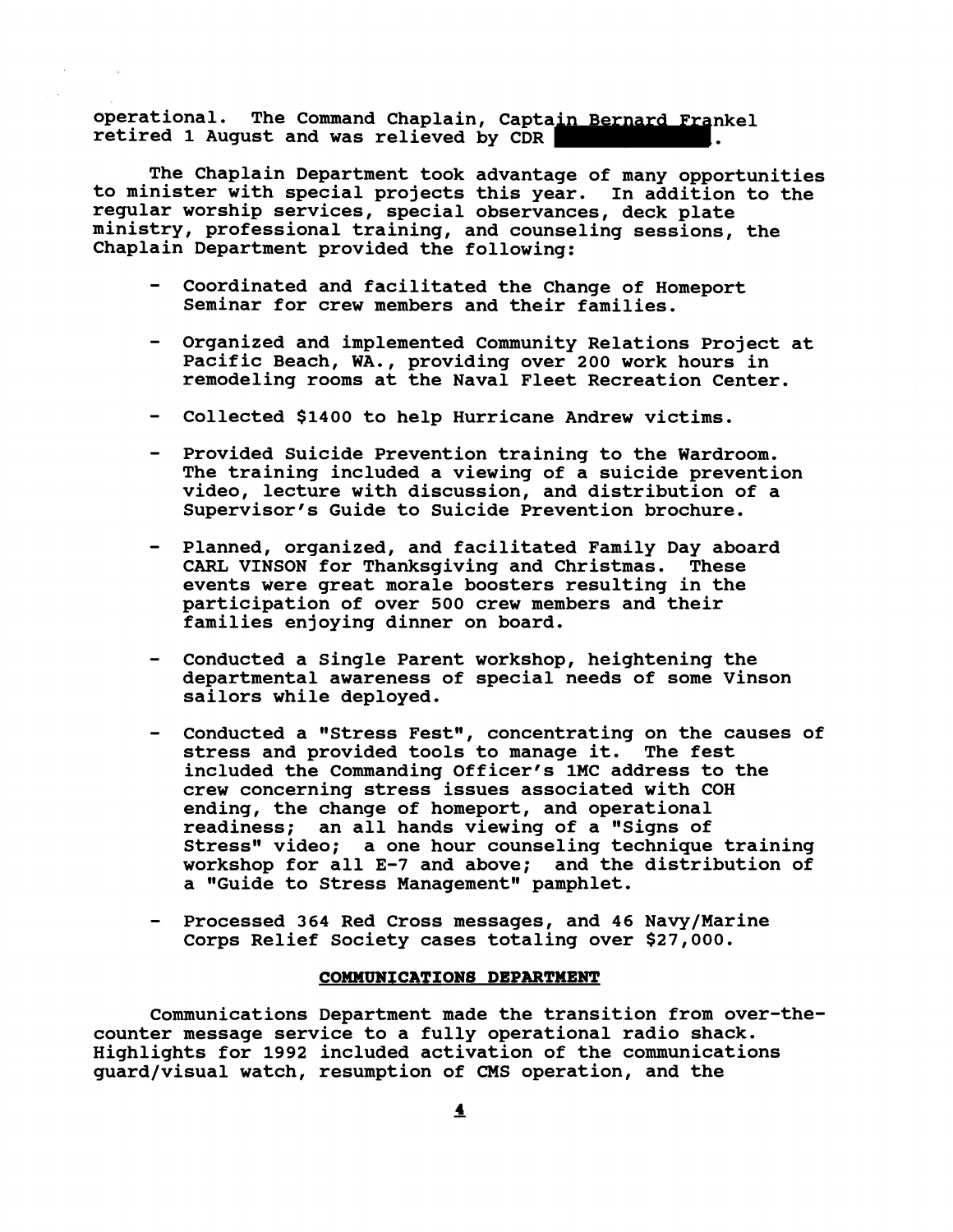**completion of a number of shipalts. Specifics include:** 

## **MILESTONES:**

- **Activated CMS account and completed load out of cryptology equipment.**
- **Nine Radiomen sent TAD in support of Exercise Roving Sands.**
- **Completed overhaul and installation of 56 antennae.**
- **Activated communication guard.**

# **SHIPALTS** :

**Following SHIPALTS were installed/completed during 1992:** 

- **7848K: UGC-143 NAVY STANDARD TELETYPE, R2368 LF,MF HF Receiver upgrade and installation of SB-4034 Patch Panel.**
- **5197K: SA-2112 SINGLE AUDIO SYSTEM**
- **7686K: CARTS INSTALL**
- **5081/4364K: Increased number of KY-58's and removal of KY-75's.**
- **7881D: CD-1 Single Audio System Remote Controller.**
- **7801K: Replacement of hydraulic tilt mechanisms**

## **INSPECTIONS:**

- **PQS/TRAINING ASSIST: Grade Excellent.**
- **3M: Grade Satisfactory.**
- **CREW CERTIFICATION Grade Outstanding.**

## **DECK DEPARTMENT**

**Deck Department found that 1992 brought not only an overhaul of equipment and spaces, but personnel and policy. The department, which had formerly been one division, split into three interrelated divisions and one paint team.** 

**First Division took charge of the ship's anchors, the port motor whale boat, the installation and PMS of the shipfs 252 MK-6 life rafts, the rehabilitation of two airwing berthing compartments, and completing the restoration of the focfsle as the ceremonial centerpiece of the Carl Vinson.**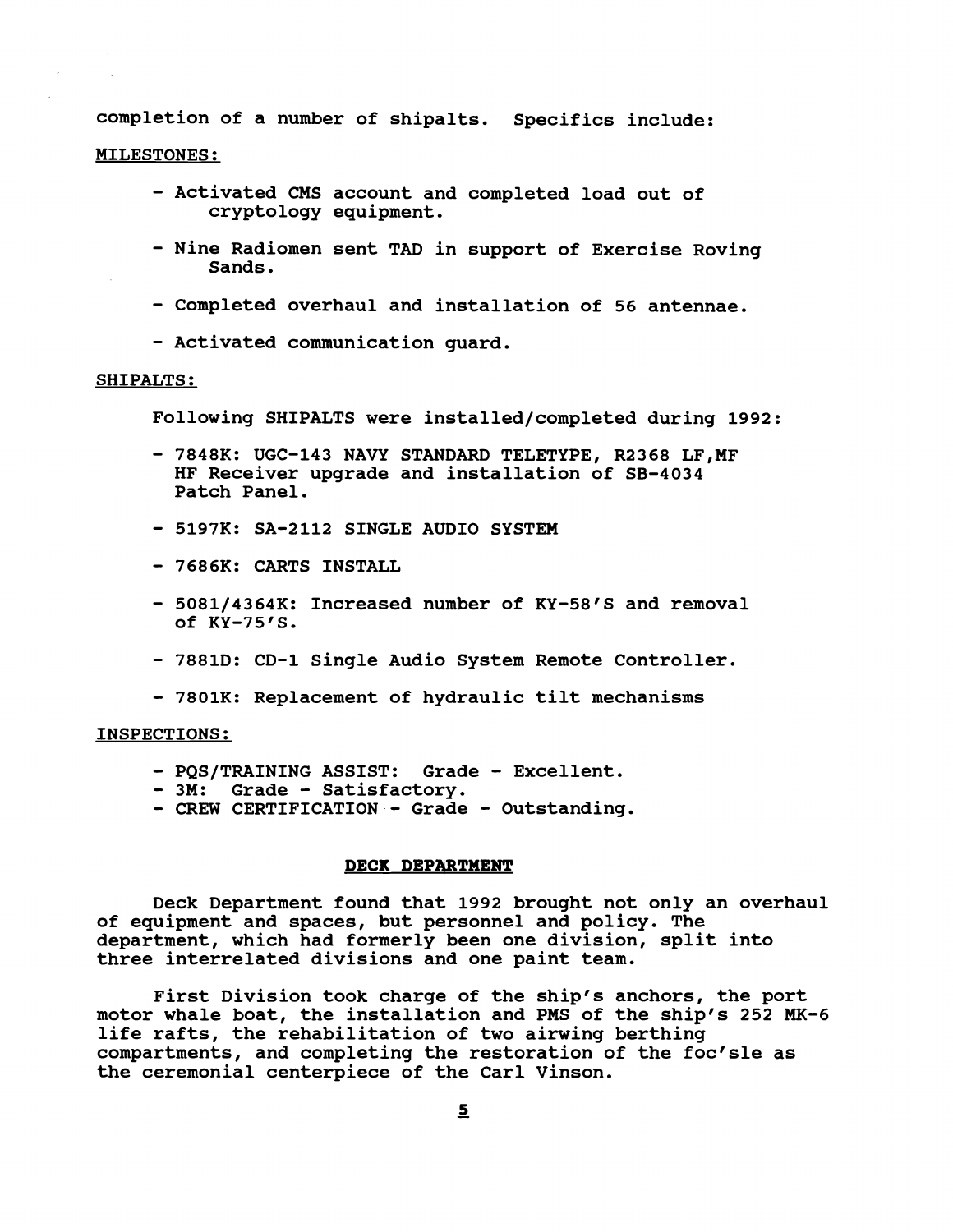**Second division was responsible for the overhaul of the underway replenishment rig, the starboard accommodation ladder, and the ship's 390 kapok life jackets, as well as maintaining the appearance of the ship's quarterdeck.** 

**Cognizance of the fantail, the incinerators, the boat and airplane crane, and the ship's boats fell to third division, who proudly represented the Golden Eagle with the Captain's Gig in the Seattle seafair as well the Bremerton Yacht Club's Special People's Cruise.** 

**Finally, the paint team proved to be an invaluable part of the ship as they issued nearly 12,000 gallons of paint and sprayed out over 400 spaces, allowing the CARL VINSON to appear in the best possible condition for many major ceremonies such as the ship's Change of Command and the visitation of numerous dignitaries, including the Assistant Secretary of the Navy (Installations and Environment).** 

**Puget Sound Naval Shipyard completed installation of two new sliding padeyes (D-16's), installed Navy standard saddle winches at unrep stations 15 and 21, and completed in port testing and installation of the ship's anchors and windlasses. The ship's utility boat and two motor whale boats were refinished by Todd Shipyard of Seattle, WA. All of the ship's 252 encapsulated life rafts were overhauled by SIMA San Francisco and reinstalled at PSNS.** 

**Other significant changes include the approval from COMNAVAIRPAC of the removal of the stern accommodation landing structure, which was significantly damaged during the last deployment. The installation of a replacement landing is scheduled for FY94.** 

**Despite a 55% turnover of personnel and being undermanned by 20%, Deck improved its training standards such that the overall assessment of the department following December's Crew**  Certification was, "PROGRESS TOWARD READINESS TO GET THE SHIP **UNDERWAY IS OUTSTANDING."** 

## **DENTAL DEPARTMENT**

**1992 was an exciting and successful year for the Gold Eagle Dental Department. In March, temporary operations at both the Branch Dental Clinic, Puget Sound Naval Shipyard and on the EX-USNS GAFFEY were discontinued and comprehensive dental services on board CARL VINSON were provided. Significant events and achievements include:**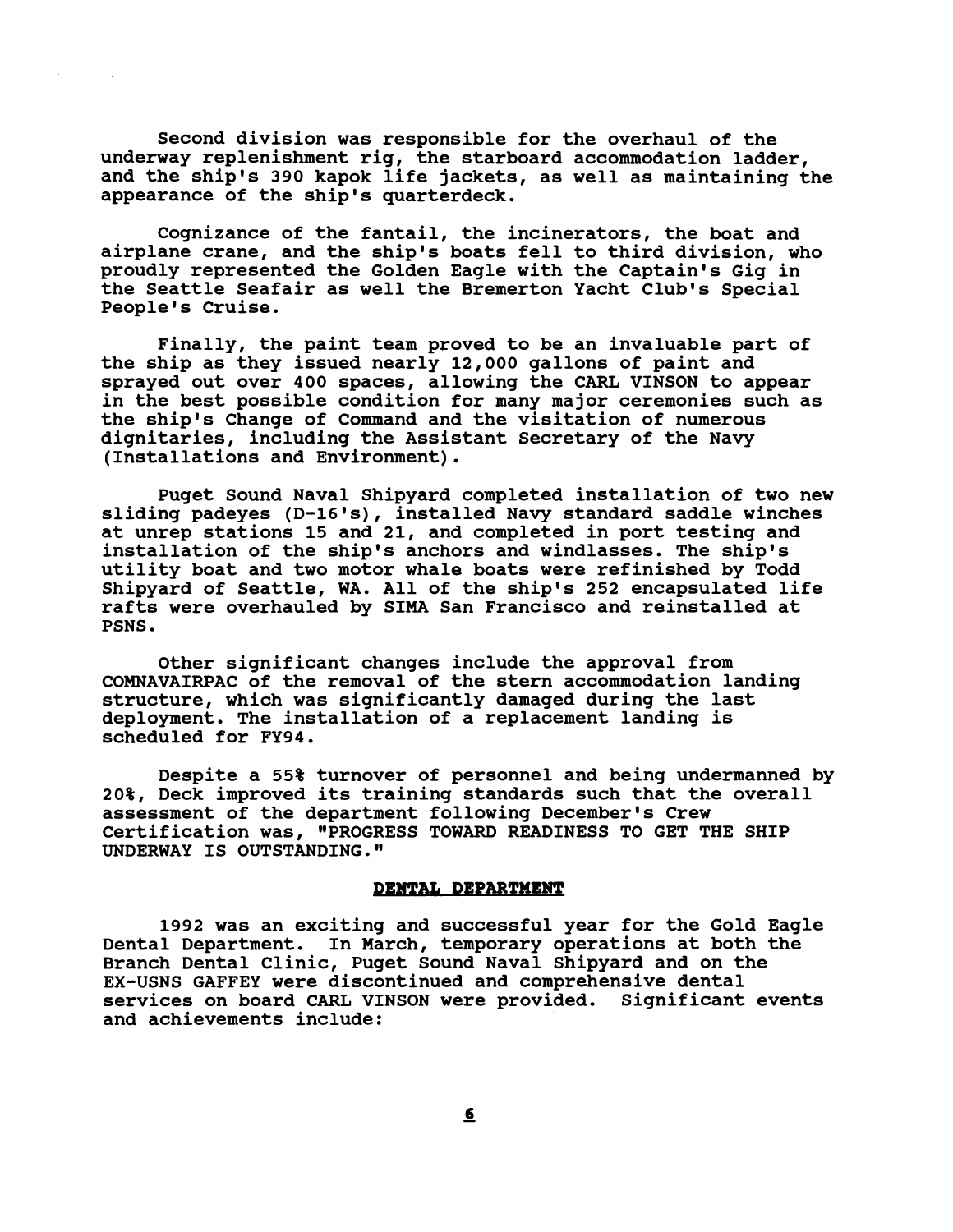## **Personnel**

**In August, with the arrival of a Board Certified Oral and**  Maxillofacial Surgeon, the department resumed full oral surgery **services including the use of nitrous oxide analgesia and intravenous sedation. With five Dental Officers on board, officer manning was back at 100% for the first time in over two years.** 

**Dental technician manning remained near 100% of the Navy Manning Plan with 12 of 13 billets filled.** 

**The following awards, honors, and achievements were received by dental personnel:** 

- **One enlisted was awarded the Navy Commendation Medal.**
- **Two enlisted and one officer were awarded Navy Achievement Medals.**
- **One enlisted was selected as Sailor of the Quarter.**
- **Four individuals were advanced to a higher pay grade.**
- **One officer passed written examinations of the Federal Services Board of General Dentistry and the Certifying Board of General Dentistry.**
- **One officer was awarded Fellowship status by the Academy of General Dentistry.**
- **One officer was selected for residency training.**
- **Four enlisted were selected for C School.**

# **Productivity**

**During 1991 the department rendered the following 56,079**  reportable dental procedures for CARL VINSON'S 3000 man crew:

| - Examination/Diagnostic Procedures                    | 16,121 |
|--------------------------------------------------------|--------|
| - Preventative Dentistry Services (Cleanings)          | 13,845 |
| - Restorative (Fillings)                               | 5,261  |
| - Endodontic (Root Canals)                             | 628    |
| - Periodontic (Treatment of the Gums)                  | 6,726  |
| - Removable Prosthetic (Complete and Partial Dentures) | - 77   |
| - Fixed Prosthetic (Crowns and Bridges)                | 130    |
| - Oral Surgery (Tooth removal)                         | 824    |
| - Orthodontics (Moving teeth)                          | 16     |
| - Adjunctive Services (Miscellaneous)                  | 11,329 |
| - Laboratory Services (Fabrication of Appliances)      | 1,122  |

# **Operational Dental Readiness**

**A new program to reduce patient failures was implemented which reduced patient appointment failures from 35% to 10%. The computerized dental recall and records management system was upgraded with the addition of new data fields to allow for better**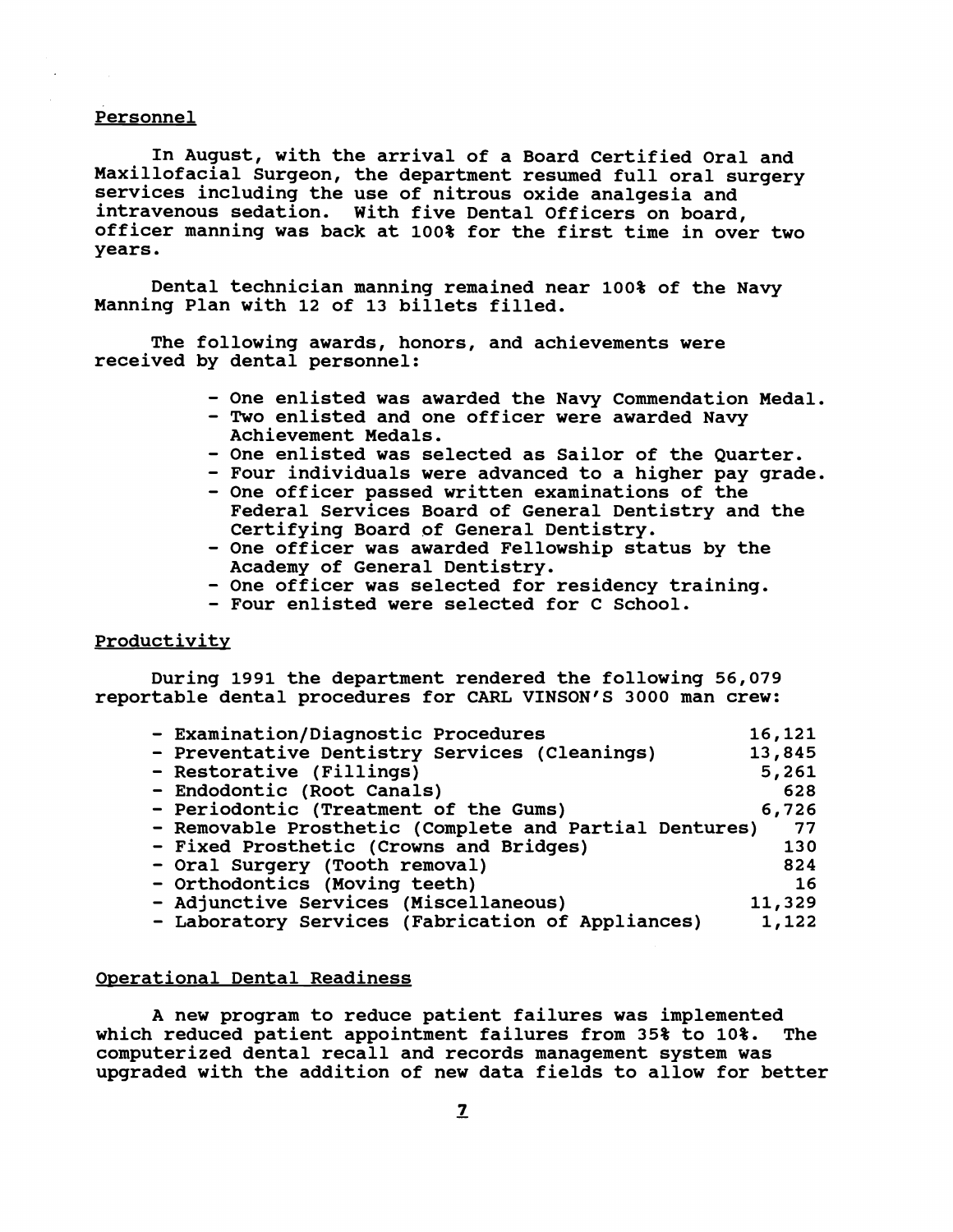**use of limited dental resources. Despite a widely dispersed crew and continued complex overhaul activities, operational dental readiness averaged a remarkable 89%.** 

# Material/Facilities

**In February, all clinical spaces were repainted. In March, using a portable field dental X-ray unit and a temporary low pressure air (LPA) hook up to the pier, the Dental Department return to CARL VINSON. In September, ship's LPA was provided, work in the X-ray room was completed, and we obtained over \$10,000 worth of supplies from EX-USS PROTEUS (AS-19). In October, in accordance with a new COMNAVAIRPAC policy, two dental supply store rooms were transferred to the Supply Department as they assumed responsibility for stocking the authorized dental allowance list of supplies. Other facility improvements included** :

- **Installed two new oral evacuation units, two new porcelain ovens, and a panoramic X-ray machine.**
- **Developed and submitted a ship alteration request for the redesign of central sterilization rooms on Nimitz class carriers.**
- **Replaced and retiled several Dental spaces.**

### ENGINEERING DEPARTMENT

**1992 was an intensive maintenance year for the Engineering Department on board CARL VINSON. With the scheduled completion of Complex Overhaul (COH-90) hurtling toward us in September 1992, the daily pace quickened noticeably. The First Quarter of 1992 saw the department's transition from the repair and re-installation phase of the overhaul to the testing phase. Of particular note were the following events:** 

- **Crew moved back on board in late February. This event alone meant almost a full load of PMS was placed back in motion.**
- **Catapult testing went extremely smooth with all testing complete by mid-July.**
- **With the exception of aircraft elevators, 02N2 and electric motor rewind, all other equipment and systems-testing was completed on or ahead of schedule.**

**The Third Quarter brought on an extensive training effort to prepare for crew certification and actual underway operations. During crew certifications, COMNAVAIRPAC found the damage control readiness, in all respects, ahead of their expectations and ahead**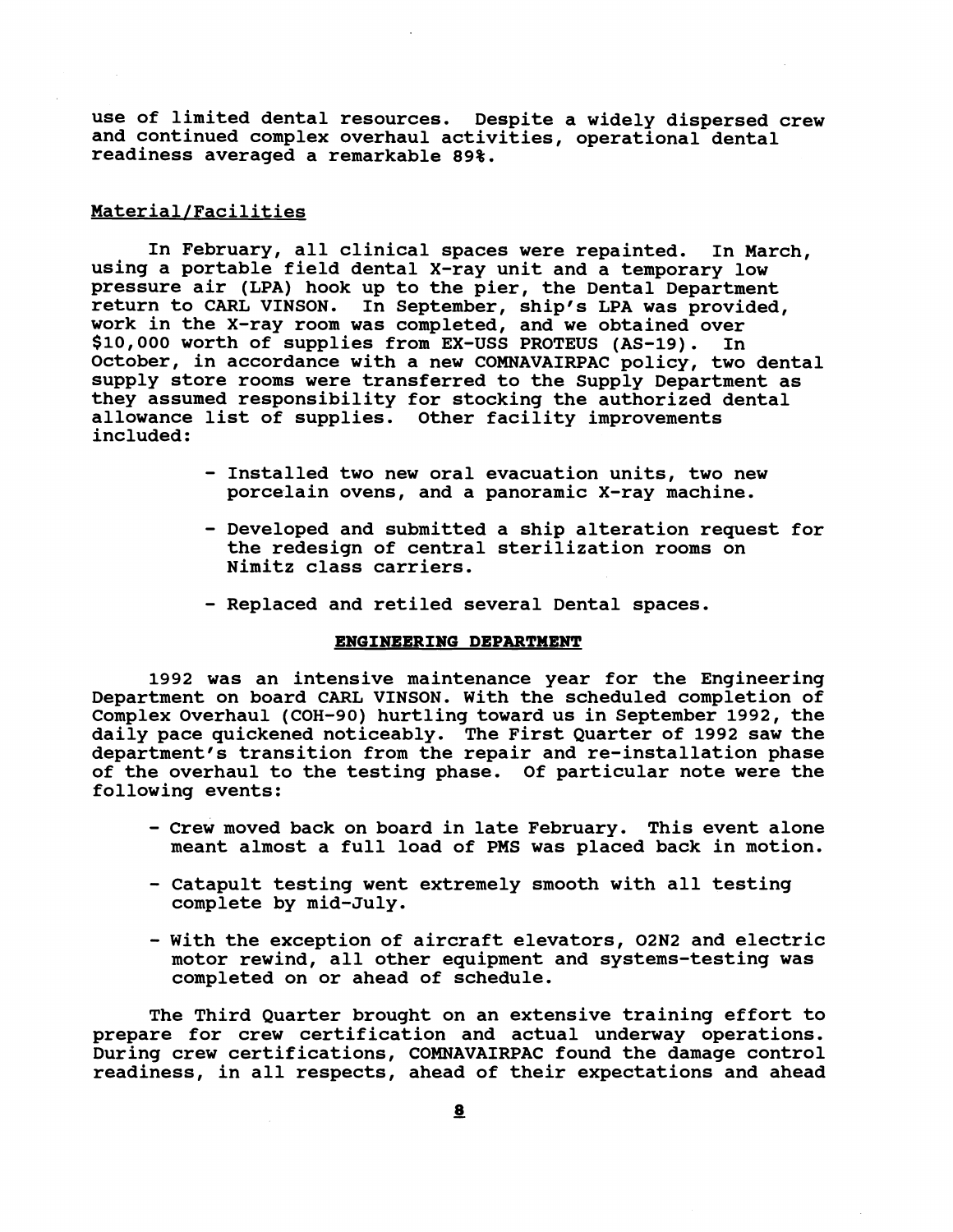**of schedule for exiting the shipyard.** 

Engineering Department support of the Post Overhaul Reactor Safeguards Examination was very successful in all areas and **specifically the following:** 

- **Nuclear welding program.**
- **Catapult space maintenance and preservation.**
- **Damage control readiness and training, particularly in the area of locker inventories.**
- **Damage control PQS for personnel assigned to Repair 4 and 5.**

**In September, the Assistant Secretary of the Navy (Installations and Environment), Jacqueline Schafer, awarded the CARL VINSON the Secretary of the Navy 1991 Environmental Quality**  Award, beating all CV/CVNs as the "Greenest" aircraft carrier **afloat!** 

**The COMNAVAIRPAC 3M Assist visit went very well with**  particular "kudos' going to "A" Division for their spot checks.

**The implementation of Total Quality Leadership initiatives**  within the department has continued under a steady strain. **four principal objectives are each under the stewardship of their**  Quality Management Board headed by one of **Assistants (PA)** :

| Training        | -- Damage Control Assistant              |
|-----------------|------------------------------------------|
| Quality of Life | -- Auxiliaries Officer                   |
|                 | Equipment/Systems -- Maintenance Officer |
| Safety          | -- Electrical Officer                    |

**The length of the continuous improvement road has come to a much more full comprehension by the khakis in the department, yet progress is certainly recognizable, most noticeably in the areas of Training, Quality of Life and Safety. Weekly departmental quality meetings ebb and flow with the stresses and business of the CARL VINSON finishing Overhaul.** 

# **R-1 Division**

**Repair Division has been vigorously readying the ship for sea. Major milestones accomplished include:** 

- **a. Completed repairs, testing and restoration of the Collection, Holding and Transfer system to support crew move-aboard.**
- **b. Restored 144 heads to operational condition in less than four weeks, in support of crew move-aboard. This allowed**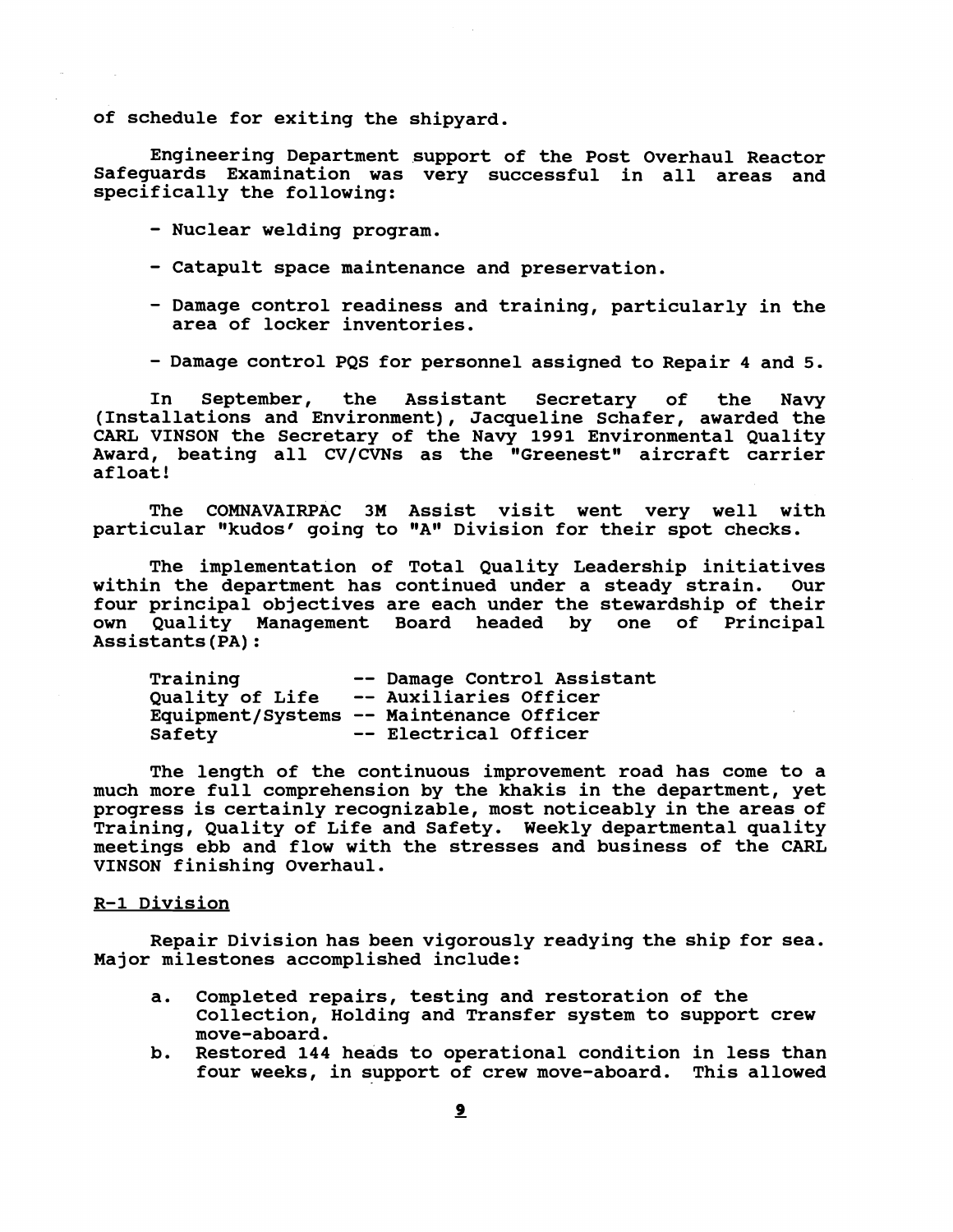**over 2,000 crew members to move back aboard on schedule with minimal disruptions.** 

- **c. Manufactured an 8' by 20' stage in support of the Change of Command ceremony.**
- **d. Completed system alignment of the Collection, Holding and Transfer system to fully automatic mode for pumping in port. This is the first time in the ship's history that the CHT system has been fully automatic.**
- **e. Replaced over 1,500 bolts in the ship's Firemain system (carbon steel to copper-nickel) as required by specifications.**
- **f. Welded over 125 flammable storage lockers in place throughout the ship.**
- **g. Manufactured over 2,500 keys and repaired more than 200 safes.**
- **j. Provided welding services for the installation of ATM machines. This included welding 30 stuffing tubes and eight frames.**

# **R-2 Division**

**Damage Control Division has:** 

- **a. Rehabilitated and restored ten Repair Lockers on the Vinson.**
- **b. Brought 20 high-capacity AFFF Stations to operational status. This included the flight deck CMWD, CONFLAG Stations and hangar bay hose reels.**
- **c. All installed C02 and HALON systems operational.**
- **d. Established an intense DCPO program which has emphasized the importance of Damage Control Readiness and greatly increased the knowledge of the 64 DCPOs and other maintenance men.**
- **e. Provided countless hours of DC training to ship's company, including basic DC, DC field day, functional DC, and individual training.**

# **R-3 Division**

**R-3 Division was re-established with a slightly different make-up consisting of approximately 12 Engineering Department**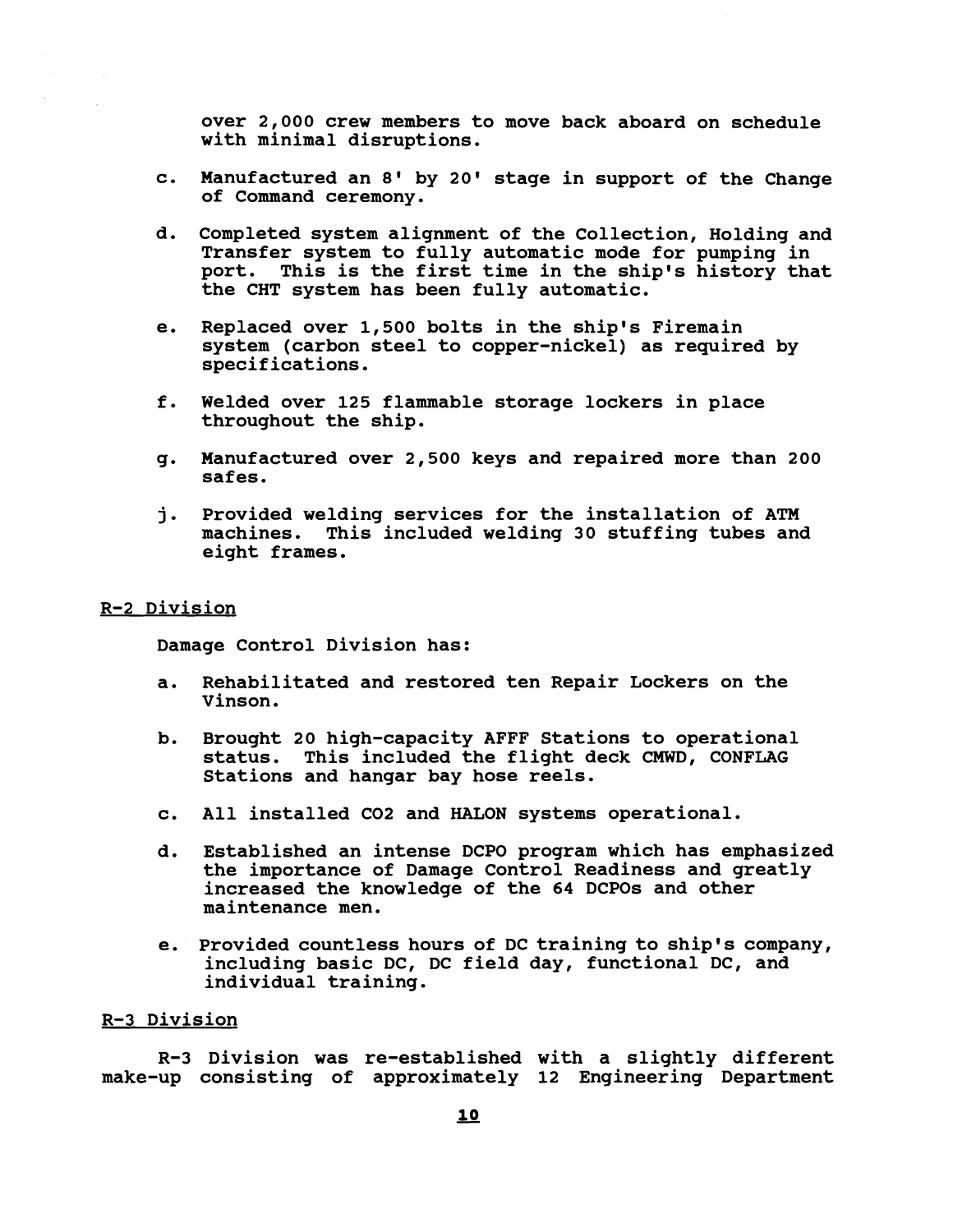**personnel accompanied by a group made up of TAD personnel from**  This has proven to be extremely **beneficial in making other departments aware of the problems associated with keeping habitability support systems operating.** 

- a. Accomplished over 3,000 "Trouble Calls" throughout the **entire ship.**
- **b. Maintained material condition of 144 heads throughout the ship.**
- c. Coordinated the maintenance and upkeep of numerous officer **staterooms for various VIP visits.**
- **d. Maintained an administrative watch that tracks and ensures**  timely completion of all "Trouble Calls" on the ship.

# **E Division**

- **a. Assisted with the installation of the Definity 75 phone system (designated the 9CK Circuit). This system will enhance the communications between the Air, AIMD and Supply Department and is a brand new installation.**
- **b. Electricians and IC-men worked around the clock to ensure the crew move-aboard evolution went off without incident, meeting all deadlines and providing all habitability requirements.**
- **c. E-Division assisted with the refurnishing of the crew's Galley, Chief's Mess and Wardroom Three Galley, enabling Supply to provide meals for the crew as scheduled for crew move-aboard.**
- **d. IC-men completed the reinstallation of the SNTI-240 communications system.**
- **e. In support of PORSE, assisted Reactor Department to meet all requirements enabling the ship to receive an overall**  grade of "satisfactory".
- **f. Rewired and corrected all interior communication discrepancies on the Bridge and in PRI-FLY.**
- **g. Re-established a brand new Motor Rewind Shop and Electrical Tool Issue.**

# **A Division**

**a. Completed testing of Anchor Windlass, Port and Starboard Steering Engines, B and A Crane, B and T Crane, 2 Hangar Bay Doors and four Deck Edge Elevator Doors.**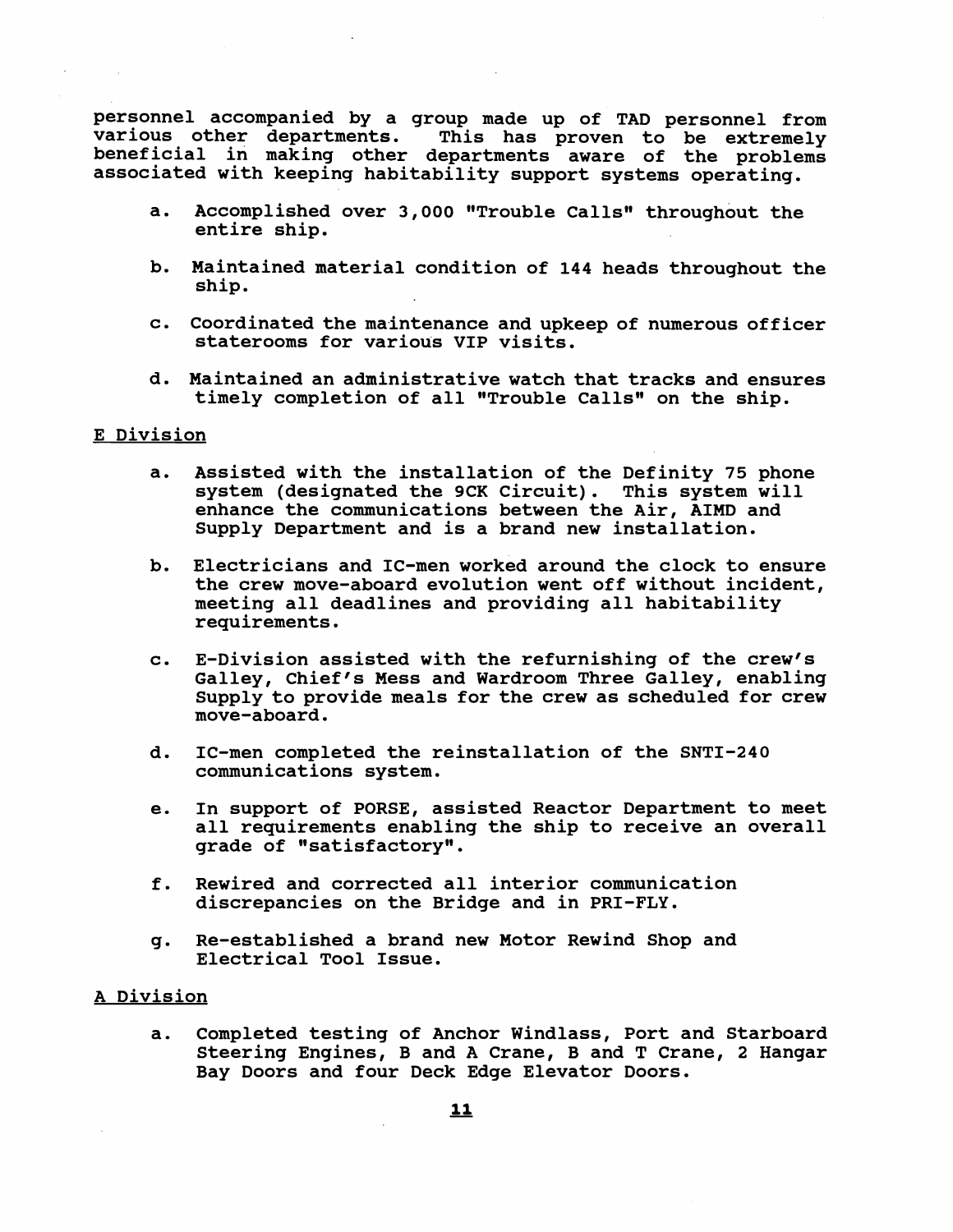- **b.** Replaced over 900 globe and gate valves in Ship's Service **system.**
- **c. Refurbished 21 major machinery spaces as well as closing out 159 assigned compartments.**
- **d. Successfully tested all four steam catapults.**
- **e. Completed repair of all four shipfs boats, to include replacement of engine in 50' Utility Boat.**
- **f. Updated and revised Engineering Department Pre-Underway Steaming Orders.**
- **g. Published CARE Manual for enhancing quality of life within Engineering Department.**
- **h. The eighth air conditioning unit was completed as a brand new installation. Additionally, the sea suction and**  discharge for #9, #10 and #11 A/C were installed **eliminating the necessity to be dry docked to install the next three units in future selected restricted availabilities(SRA).**

# **Maintenance Division**

**Maintenance Division, comprised of Maintenance, 3M and MSC**  personnel, was joined this year by two more organizations: **The Quality Assurance Program in May, and (2) Rehabilitation Division in August. All are now under the leadership of the Maintenance Manager. In August and September, all Maintenance offices and work spaces were relocated from temporary COH quarters**  board the YRBM-20 barge to the ship. **accomplishments for each of the Maintenance Division organization include** :

- **a. Coordinated two successful 3M Assist Visits by COMNAVAIRPAC on 11-15 FEB and 9-13 DEC.**
- **b. OMMS 3.1 was initiated in August providing the ship with computerized repair part requisitioning using selections direct from the COSAL database. Training of nearly 35**  ship's operators was conducted throughout July while the **main frame SNAP computers were shutdown and returned from their temporary COH location in the shipyard. Temporary program glitches were eventually overcome and the system became fully usable in September.**
- **c. Coordinated extensively with the Integrated Logistics Overhaul(IL0) Team to provide:** 
	- **Equipment Systems and COSAL validation with the**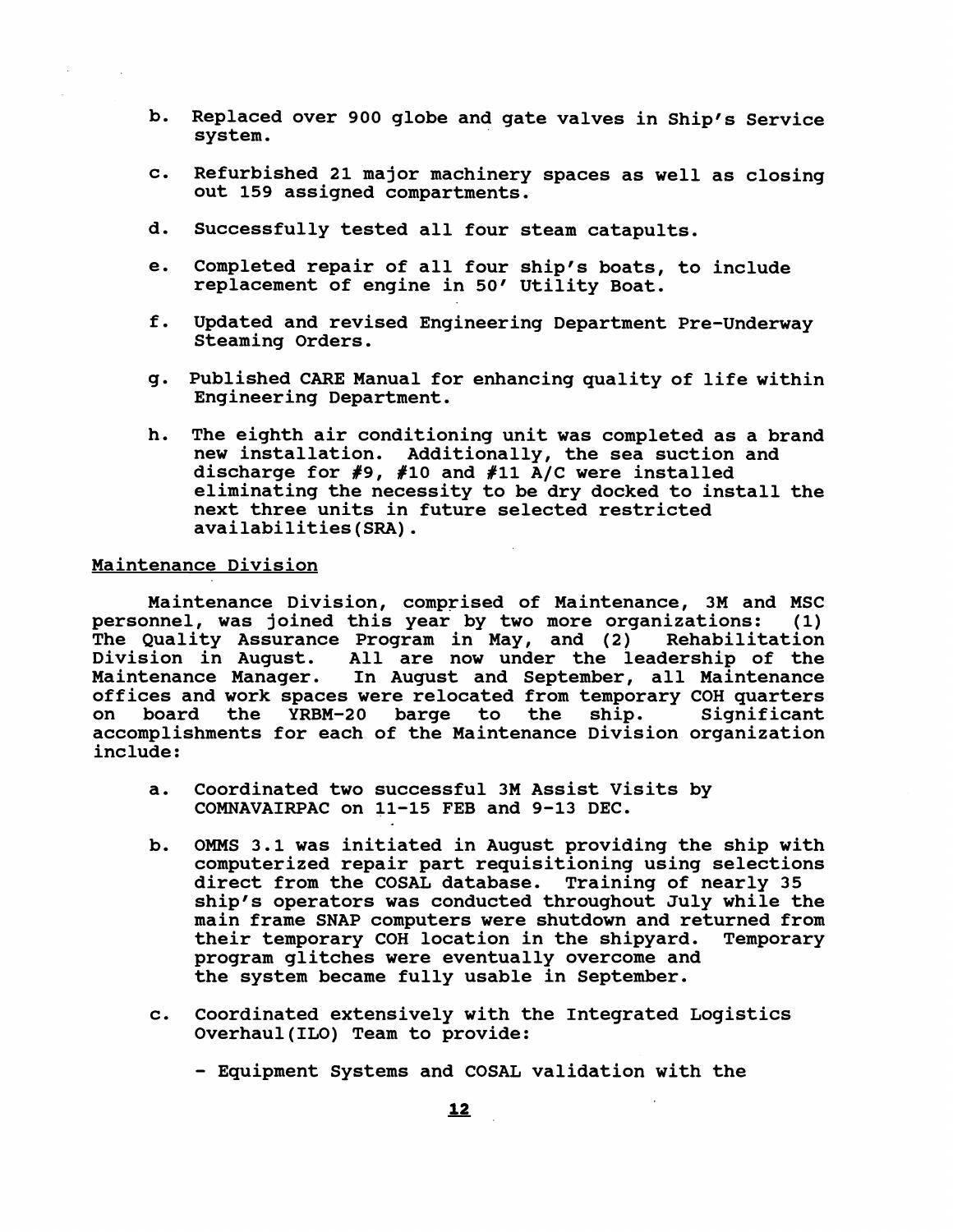**assistance of Applied Technical Services contractors.** 

- **Technical manual updated and validations**
- **Validation of proper PMS for all on board equipment.**
- **d. Processed over 14,000 supply requisitions ensuring accurate, up to date information was used in all orders.**
- **e. Installed and initiated the Technical Logistics Management System(TLMS) into ship computers, monitors, and laserjet**  printers. This system is designed to provide shipwide **access to the technical manual library.**
- **f. Oversaw waterfront contractor work to refurbish 70 heads, 17 electric/electronic spaces, and 41 other shipboard spaces.**
- **g. Researched, developed and submitted 19 Alterations Request proposals in 1992 and tracked 101 active Alteration Requests through various levels of development by outside commands.**
- **h. Established a shipwide organization of quality control inspectors in their parent divisions.**
- **i. Assured control of the ship's Discrepancy Correction Request(DCR) program providing QA of shipyard work during**  the COH processing approximately 4138 DCR's in 1992.
- **j. Completed a total rehabilitation of 10 Chief berthing compartments, three enlisted berthing compartments and 40 airwing work spaces.**

# **LEGAL DEPARTMENT**

**The Legal Department's primary mission in 1992 was to maintain good order and discipline, and provide legal services to the command and the crew. The Department is comprised of: L-1 Division (Carrier Judge Advocate's Office), L-2 Division (Security and Law Enforcement), and L-3 Division (Brig).** 

# **L-1 Division**

**Provided legal counsel to the Commanding Officer, Executive Officer, and the Department Heads; accordance with the Uniform Code of Military Justice; administrative separation processing; legal assistance over a wide range of issues; processing of personnel claims; JAG Manual Investigation and Line of Duty processing; Congressional Inquiry responses; facilitating of creditor-debtor actions; tracking of civilian criminal actions; responding to claims of non-support; and providing legal training to the command on numerous topics.**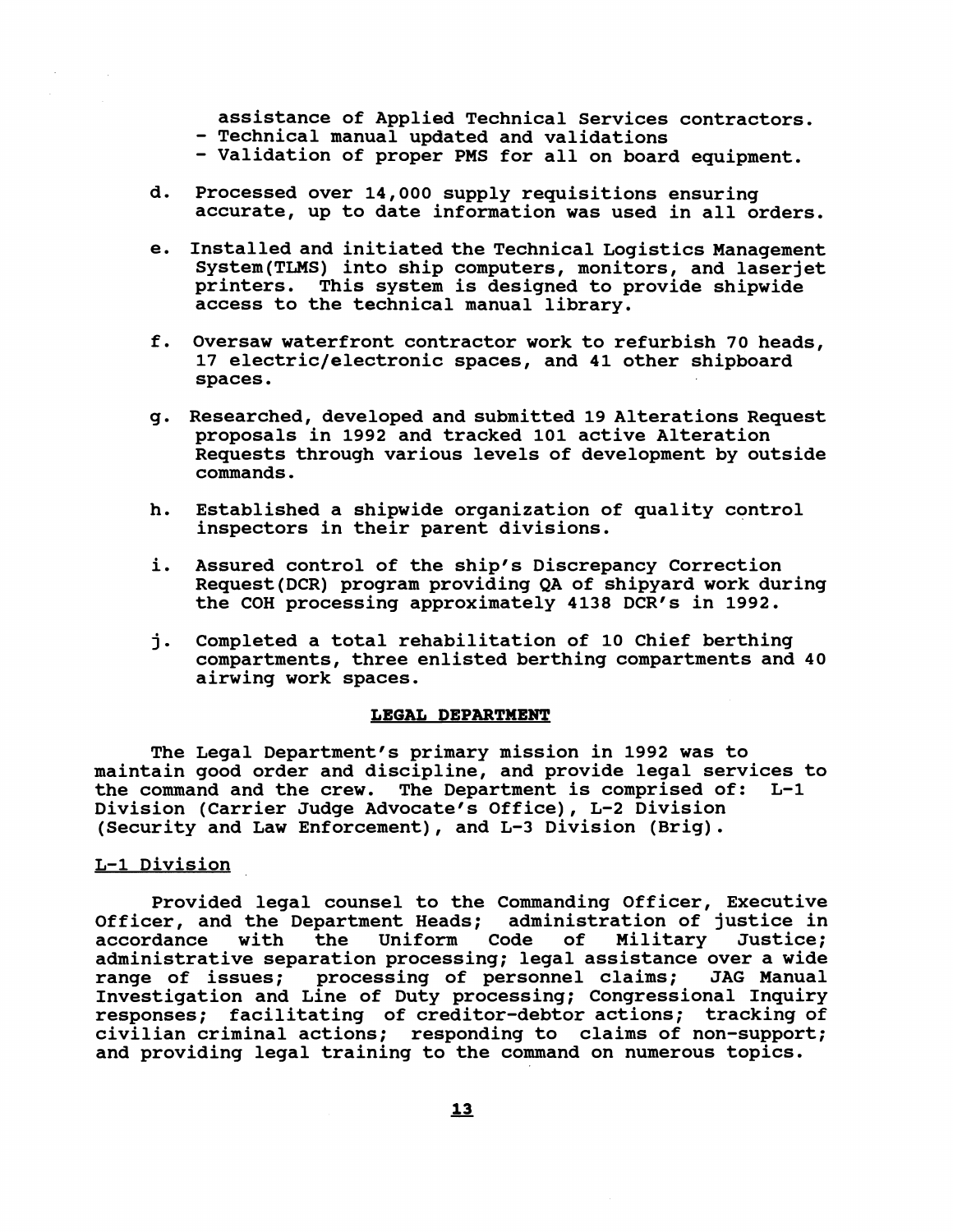**L-1 Division processed 644 nonjudicial punishment chits, 42 summary courts-martial, 17 special courts-martial, 7 general courts-martial, 210 administrative discharges, 25 administrative discharge boards, 21 personnel claims, 945 notaries, over 450 legal assistance cases, and 12 Judicial Advocate General investigations.** 

### **L-2 Division**

**Provided internal ship security, security for special**  evolutions; managed restricted/extra duty men; conducted command investigations; provided support to the command NIS Agent: provided support to the command NIS Agent; **administered the command Urinalysis Program; performed as brig escorts and bailiffs; and managed a Property ID and Crime Prevention Program.** 

**L-2 Division handled 602 Incident Complaint Reports, 8,476 urinalysis samples (62 positive results), and over 170 restricted men.** 

# **L-3 Division**

**Since the Brig was closed during the year, L-3 Division used the time to upgrade the Brig to meet current requirements so it can be reopened at the end of the yard period. The Brig was recertified by CINCPACFLT following a sumer 1992 inspection** 

#### **MARINE DETACHMENT**

**The Marine Detachment was activated on 1 August 1992. The**  Detachment returned to the USS CARL VINSON (CVN-70) at the Puget **Sound Naval Shipyard located in Bremerton, Washington in anticipation of the end of a two year complex overhaul and return to the fleet.** 

**September was the first month in which Marines began to arrive at the Detachment. The security Marines immediately began to train and focus on the physical security of the ship and ship orientation. The orientation was an extensive program due to no previous turnover knowledge and an absence of any veteran Detachment knowledge. Everyone in the chain of command started from scratch.** 

**In October, the unit received its weapons and deuce gear and began its field training and weapons familiarization firing. Utilizing Camp Wesley Harris, all Marines fired weapons in preparation of assuming security duties on the ship. ship indoctrination continued and Marines began to qualify in Damage Control and fire fighting school.** 

**November brought several changes to the Detachment. The consolidation of Marine Corps Security Force Battalions resulted in a change of the administrative chain of command from Pacific to**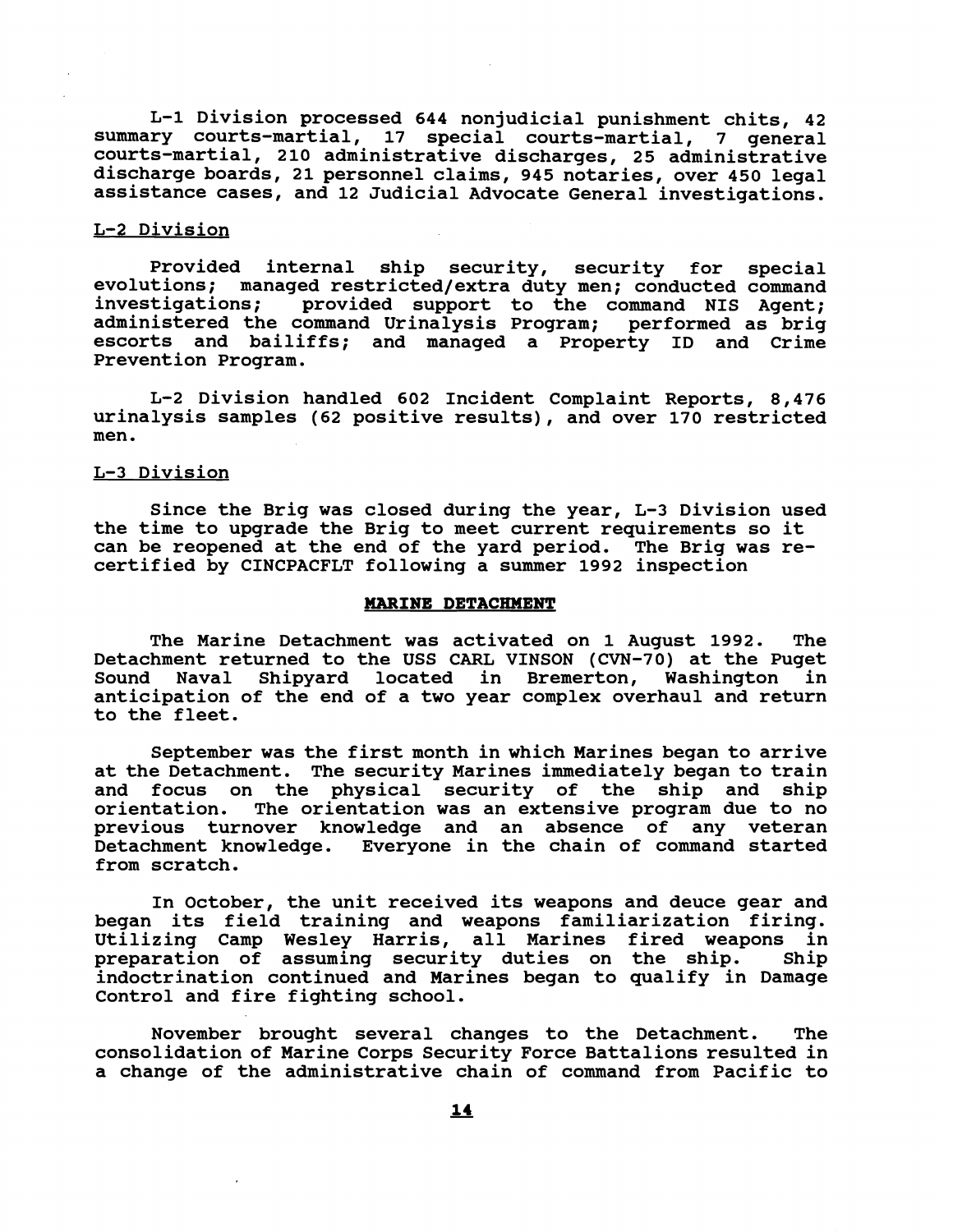**Atlantic. Additionally, the adoption of the new T/O and mission statements resulted in direction and training to include enhanced missions in support of the news in support of the new Navy/Marine Corps Doctrine "...From the Seaw. VBSS-Maritime interdiction, NEO, TRAP, Ernbassy/Consulate reinforcement, close in air defense, and other limited missions became the focus of effort. The first field training in these areas occurred at Ft. Lewis Army Base.** 

## **Personnel and Administration**

**Assignment of personnel in standing up the Detachment presented several problems. Headquarters, U.S. Marine Corps was not ready to staff the detachment with its principle staff and Abillets on activation date. The security Marines arrived from Marine Corps Security Force Battalion Pacific ahead of the A-billet headquarters Marines. Initially, the Marines were joined at Marine Corps security Force Company Bangor until the Administration**  Section had arrived and was prepared to join the Marines. This was **not until late November with the arrival of the Administration Chief.** 

**Currently, the Detachment is 100% manned with two officers and 46 enlisted personnel. This is reduced from the previous manning of two officers and 66 enlisted personnel.** 

## Legal Action

**The Commanding Officer, Marine Detachment USS CARL VINSON has Article 15 authority. Legal proceedings held during this time are as follows:** 

> **General Courts Martial 0 Special Courts Martial 0 Summary Courts Martial Non-Judicial Punishment 2 JAG Manual Investigations 0**

### **Awards**

**The detachment recognized its outstanding Marines by presenting the following awards:** 

**Meritorious Masts: 8** 

#### Logistics/Supply

**Logistics and supply efforts concentrated on the initial issue of equipment for the Marine Detachment. Equipment and weapons were sent fromMarine Corps Security Force Battalion Pacific and arrived in October. Shortages in equipment and no supply trained Marines made the initial receipt and issue difficult. The Supply Chief arrived in November and began to organize and create a MAL and**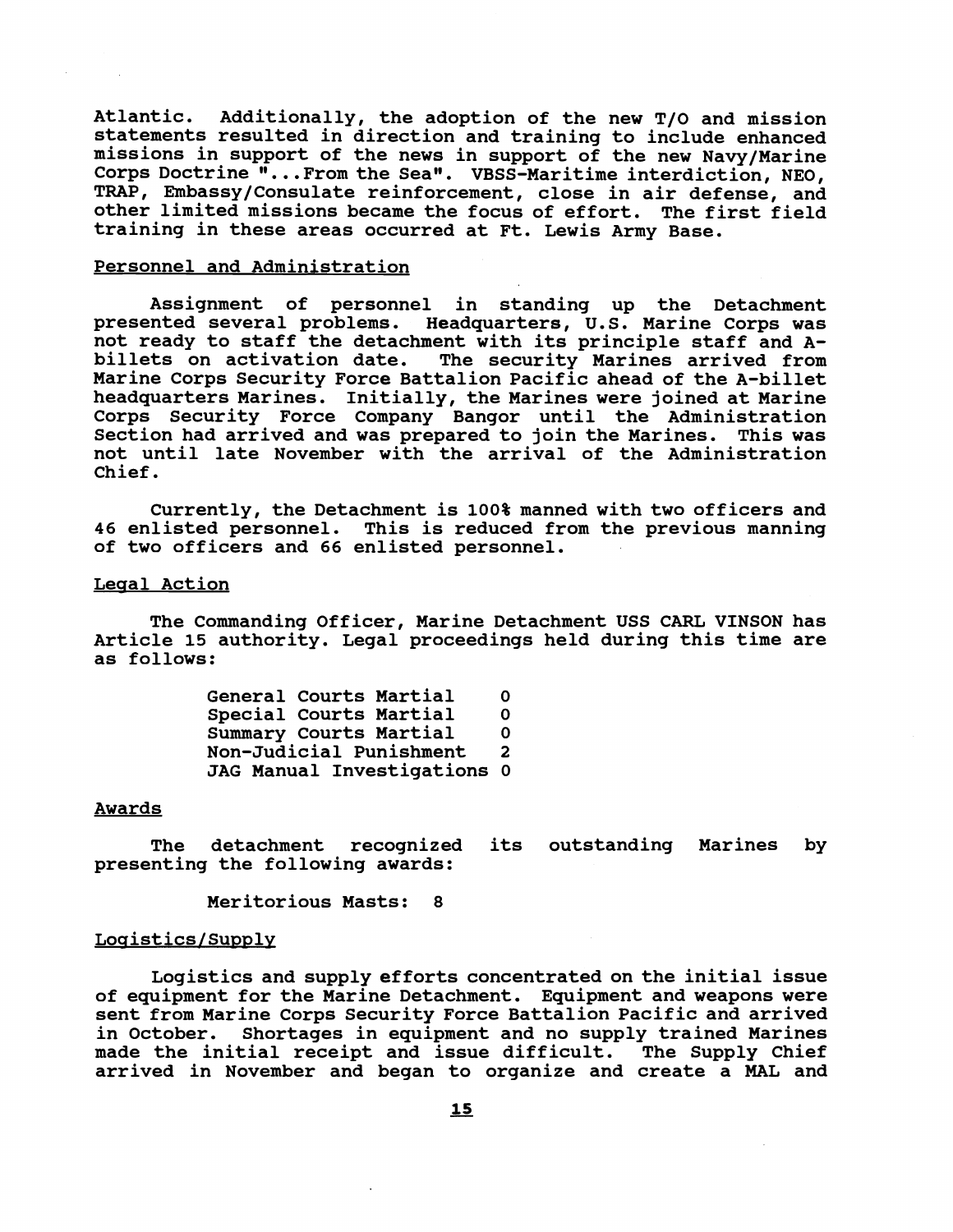**CMRs. Funding was received from both USN and Marine Corps.** 

**Marine Detachment ship spaces continued to undergo extensive renovation. From the tile to racks to lockers all spaces were improved and Marine esprit became more apparent.** 

## **MEDICAL DEPARTMENT**

**In early 1992, the Medical Department moved aboard the USS CARL VINSON from the ex-USNS Gaffey where the department continued to carry out its mission: providing treatment and care for sick and injured personnel. While evaluating 10,879 patients during the year, it also provided the following services:** 

| Prescriptions filled     | 11,826 |
|--------------------------|--------|
| Immunizations            | 3,055  |
| Laboratory tests         | 43,873 |
| X-rays                   | 337    |
| Electrocardiograms (ECG) | 345    |
| <b>Hearing tests</b>     | 1,016  |
| Physical Examinations    | 1,274  |

**During the year, several major equipment additions were installed including x-ray equipment, a chemistry analyzer, an audiometer, an anesthesia machine, and cardiac monitors for the Operating Room and the Intensive Care Unit.** 

**Medical training for the department staff and command personnel continued at an increased tempo highlighted by the successful completion and national certification of nineteen Hospital Corpsmen as Emergency Medical Technicians (EMT).** 

The Medical Department was a major participant in the **successful Pre-Operational Reactor Safety Examination (PORSE) evolution. Also in 1992, the Force Medical Officer of the Commander Naval Air Force Pacific (CNAP) certified the medical staff to be well ahead in its progress towards readiness to get the**  giving the department an overall grade of **ggoutstandinggg** .

#### **NAVIGATION DEPARTMENT**

**1992 was a superb year for the Navigation Department. Nearing the end of a complex overhaul, the focus of the department shifted significantly from production work to training.** 

**In preparation for sea trials in early 1993 the Navigation Department participated in over 15 formal schools sending 64 officers and enlisted personnel for advanced navigation and bridge training. Taking advantage of outstanding crossdeck opportunities, Navigation arranged for over 38 different crossdeck evolutions, over 175 individual training opportunities, in various units of the**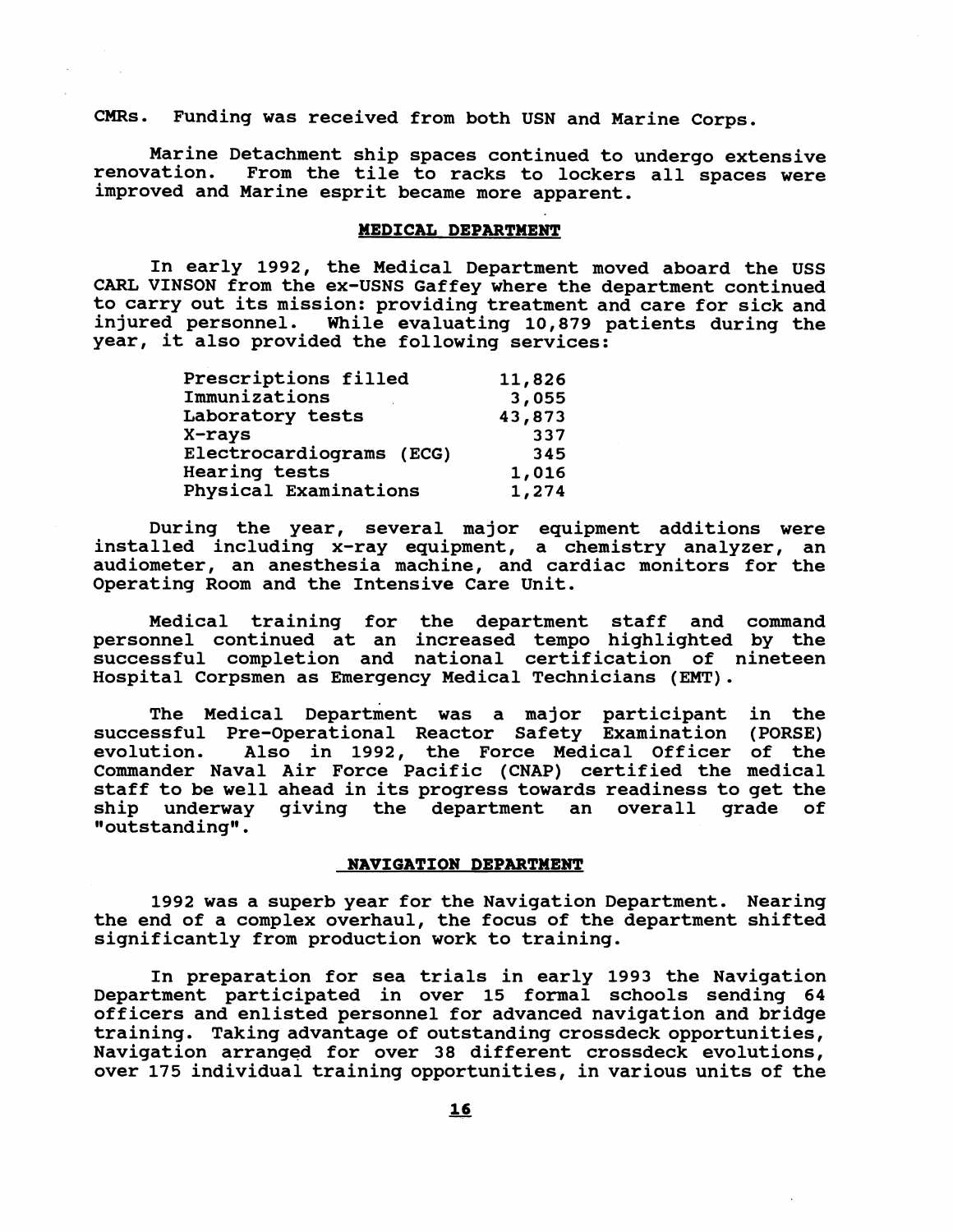**Pacific Fleet. In addition, scores of informal lectures and equipment acquisitions were coordinated by the department to ensure the ship will put safely to sea with a highly trained and professional crew utilizing the latest in navigation technology. The department gained recognition for its exceptionally strong training program from CNAP and CCDG-3 inspectors during Crew certification Phase I.** 

**The Navigation Department also played a key role as the organizer for various official functions on board Carl Vinson including the flawless execution of honors and ceremonies for over 45 senior officers and visiting dignitaries attending the change of command and two battle group meetings.** 

# **OPERATION8 DEPARTMENT**

## **Milestones**

- **Completed overhaul, preliminary testing and dock trials of all Combat Data Center equipment. Scored outstanding on two combat intermediate team trainers and three radar assisted piloting trainers.** 

- **Completed four successful progress review conferences for the Commanding Officer, Commander Cruiser Destroyer Group THREE, Commander Naval Air Force, U. S. Pacific Fleet and Puget Sound Naval Shipyard.** 

- **Coordinated the installation of Joint Tactical. Information Distribution System (JTIDS). Began development of critical procedures and guidelines for Battle Group integration of JTIDS.** 

- **Coordinated advanced tactical training courses for 74 CARL VINSON officer and enlisted personnel. Completed five underway detachments on board USS ABRAHAM LINCOLN and USS NIMITZ.** 

- **Achieved interim certification for ships sensitive compartmented information faciyity. Scored outstanding on Top Secret materials inspection.** 

- **Successfully deployed 49 personnel in support of joint service operation Roving Sands 92, Roswell New Mexico.** 

- **Dedicated over 2000 hours community service to Kingston, Washington. Performed multiple projects to benefit community including clean-up of VFW Cemetery, assistance in little theater group productions and clean up of a baseball field.** 

#### **Inspection/Evaluations**

- **CNAP Assist visit: Passed**
- **Crew Certification Phase I: Passed**
- **Pre-CSSQT Inspection: Passed**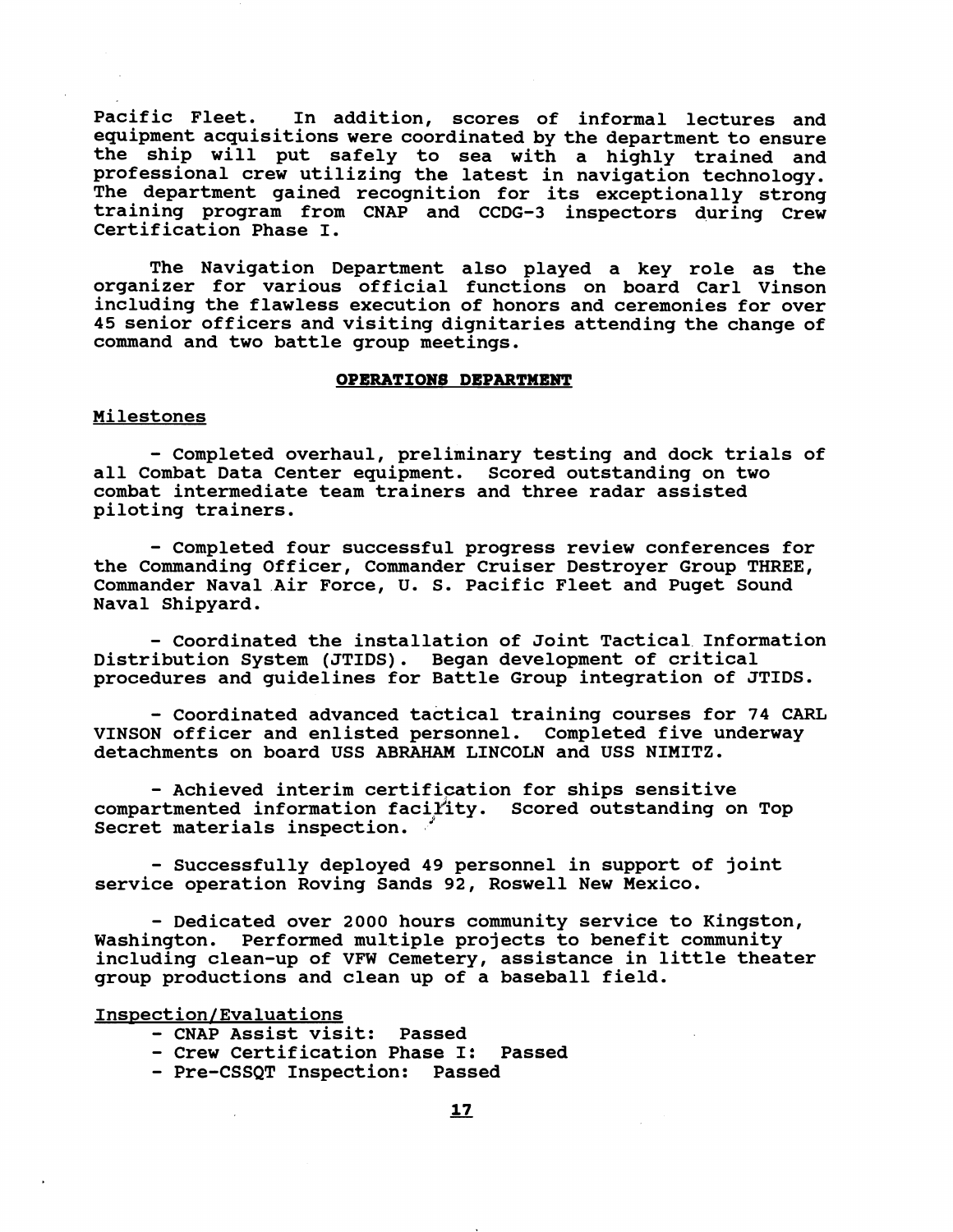- **NWAC Test Equipment Review: Completed** 

Systems Installations Completed

- **AN/SMQ-11 Weather Satellite**
- **Upgrade Air Traffic Control TPS-42 System**
- **Upgrade to AN/SPS(V)5 Radar System**
- **Dual Miniature Inertial Navigation System**
- **Protected Voice Portable Communication System**
- **Reinstallation and Testing of MK-15 Close In Weapons System**
- **Reinstallation and Testing of MK-57 MOD 3 NATO Sea Sparrow Surface Missile System**

**Systems Installations Nearing Completion** 

- **Advanced Combat Direction System**
- **Anti-Submarine Warfare Module Upgrade**
- **Naval Tactical Command System Afloat**
- **Joint Tactical Information Data System**
- **AN/SLQ-32 (V)4 Electrical Support and Countermeasures**

#### **SAFETY DEPARTMENT**

**The all-hands effort at making CARL VINSON a safe place to work and live continued throughout 1992. With crew members starting to live aboard the ship full-time, the hazards regularly encountered only during the normal.workday became something to be dealt with on a 24 hour basis. Even though the industrial**  surroundings became "home" for many crew members, and the threat of **complacency was ever present, hazard awareness remained high and the VINSON continued to compile an impressive safety record.**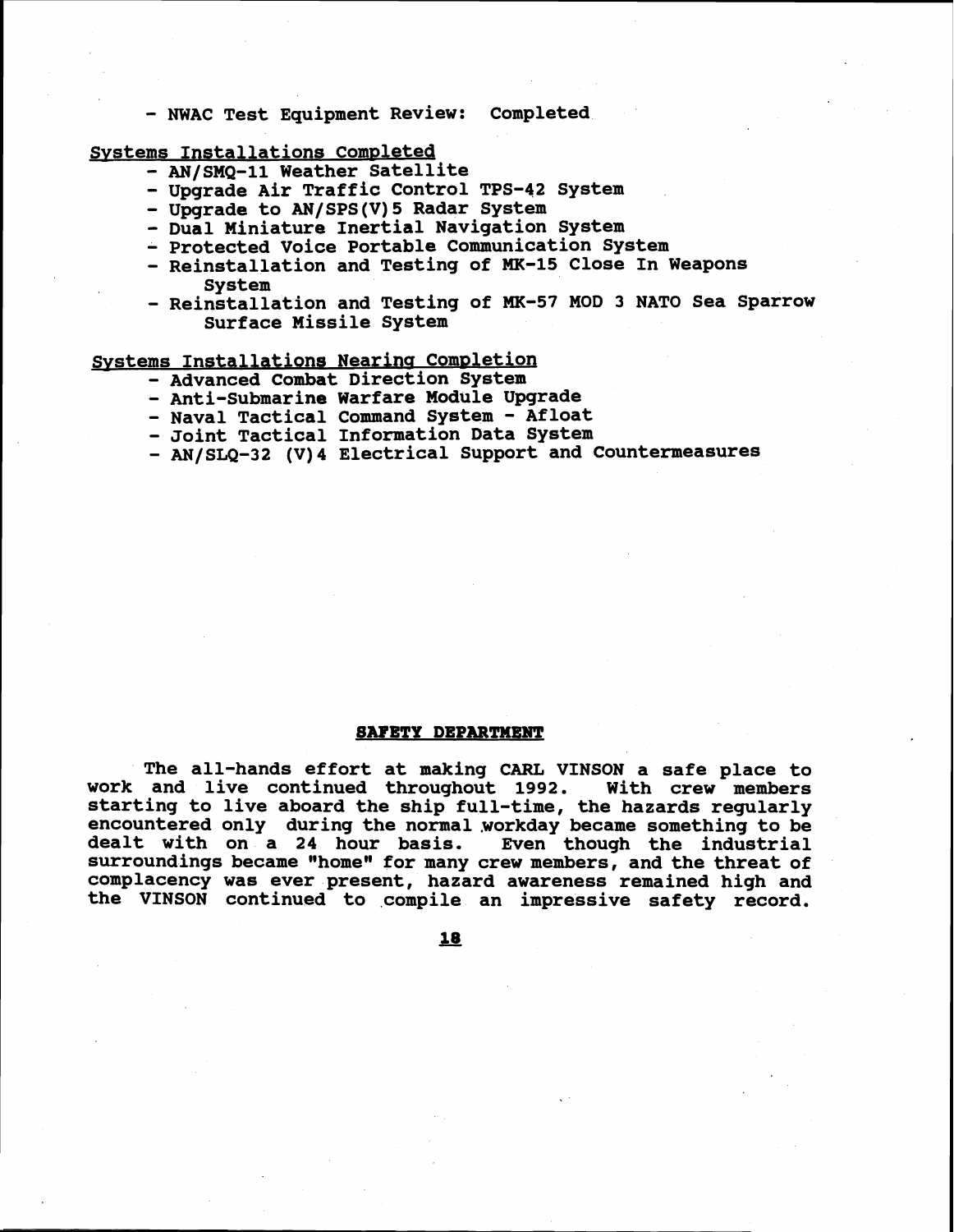**Experiencing only one accidental fatality during the year (a motor vehicle accident with alcohol involved), the majority of injuries occurring to VINSON crew members has continued to be relatively minor.** 

### **SUPPLY DEPARTMENT**

The Supply Department had a year of exceptional achievements<br>and improvements. Supply Department actions associated with the Supply Department actions associated with the **Complex Overhaul were completed on time or early, and the department was able to start and finish several unprogrammed jobs that will greatly increase the overall effectiveness of the department and the ship.** 

**The Integrated Logistics Overhaul continued to be on schedule and the ongoing improvements to the various services areas were completed ahead of time. Each division in the department continued**  to provide the ultimate in service to the crew. **personnel in the Supply Department continued to provide superb support to the Bremerton community by participating in the annual Thanksgiving and Christmas food basket drives, by participation in the Washington State Department of Transportation Adopt** - **a** - **Highway litter abatement program, and with participation in Bremerton's Adopt** - **a** - **School program.** 

**A major highlight for the Readiness Divisions (S-1,s-6, S-7, and S-8) was the implementation of SUADPS Release 111, OMMS 3.1, and NALCOMIS. These three major system changes were installed in a short six week time frame; the first ship to accomplish all three implementations within the same year. The implementation will provide the department with the ability to more accurately manage both ship and air wing assets.** 

# **S-1 Division**

**Stock Control (S-1) completed the rehabilitation of all division compartments and assigned squadron berthing compartments. After implementation of SUADPS Release 111, OMMS 3.1 and NALCOMIS, the division acquired over \$1.4 millions for command rehabilitation projects and accomplished a flawless closeout of the fiscal year and began restocking the storerooms, which started to issue material in October.** 

# **S-2 Division**

**The Food Service Division's (S-2) highlight was the re-opening of the Enlisted Dining Facility on schedule after a hiatus of**  The Food Service Division (S-2) completed **renovation of the galley and various storerooms required to reopen the Enlisted Dining Facility. Additionally, they supported various outside activities; including the ship's picnic, as well as serving meals off ship to ship's personnel during the mandatory sexual**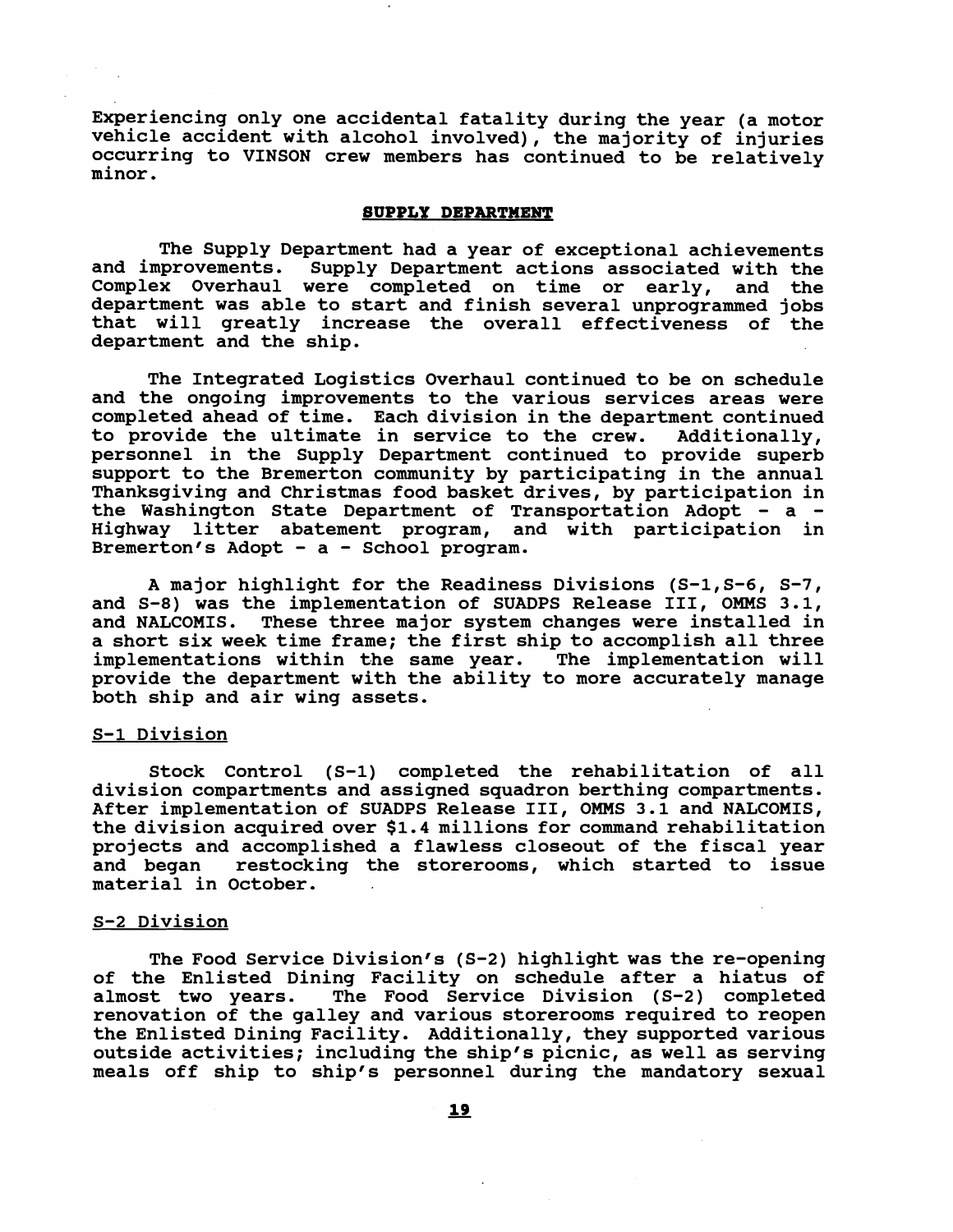**harassment training and the Total Quality Leadership training.** 

# **S-3 Division**

**The Sales and Services Division (S-3) won the coveted Best Sales and Services Award for the Pacific Fleet for the second time in a row, a major highlight for the division, the department and the command. Sales and Service Division (5-3) continued to provide**  They renovated all storerooms, **installed new laundry equipment, and reopened the ship's stores and laundry facility. Their continued excellent service was recognized by the winning of the Best Sales and Service Award for the Pacific Fleet Special Category.** 

## **S-4 Division**

**The Disbursing Division (S-4) continued to increase it's ability to serve the crew. With the installation of the Automatic Teller Machines, crew members have access to their pay balance whenever they desire. When the surprise FAADCPAC audit occurred the division was ready and demonstrated that the division is providing the best disbursing service in the fleet.** 

## **S-5 Division**

**The (S-5) Division, the Wardroom division, re-established the Wardroom Dining Facility early in the year. Additionally, the renovation of the remaining 157 staterooms continued unabated and were ready for the Flag and air wing by the end of the year. The Wardroom Division (S-5) also opened over 50 staterooms required for embarked officers. The division renovated Wardrooms 1&2 providing the air wing with a dining facility that is the envy of the fleet. The ability to serve any type of formal meal or take care of a formal meeting has been attested to several times through the year as the division prepared for and supported the Change of Command, farewell dinners, PORSE, CREW CERT, CCDG 3 Battle Group Executive Steering Committee meetings and several other events.** 

## **S-6 Division**

**Aviation Supply Support (S-6) completed the renovation of various storerooms and an assigned airwing berthing compartment. Additionally, with the implementation of SUADPS Release 111, the division saved \$3.6 million in delinquent carcass charges. With the implementation of NALCOMIS affected and the back load of all DLR storerooms completed, 5-6 is working closely with CAG and squadron representatives in grooming CVN 70's AVCAL.** 

#### **S-7 Division**

**Automated Data Processing (S-7) assisted in the implementation of three new software systems, as well as developing a Local Area**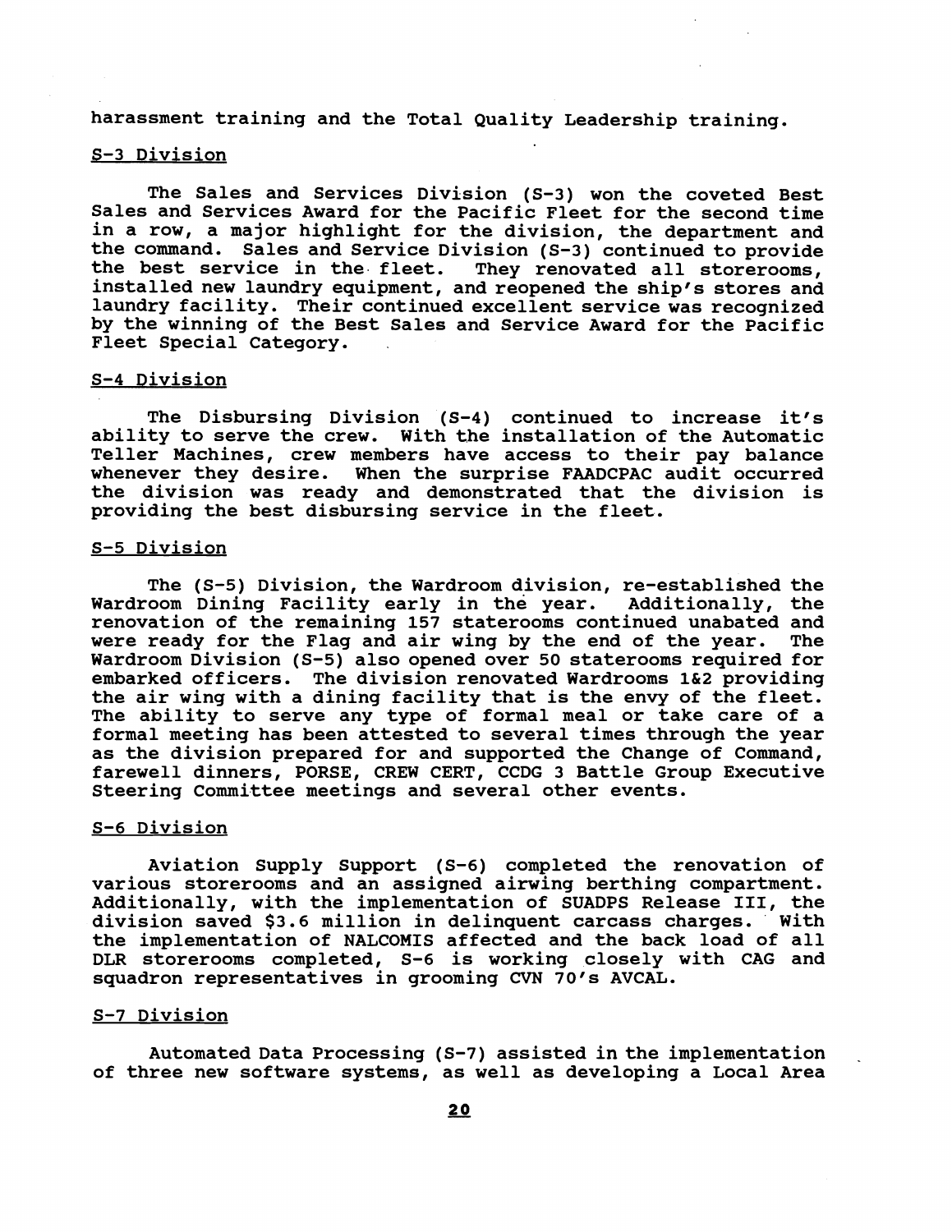Network which is being completed during 1993. Additionally, the **division relocated the ship's computer system back aboard the ship after almost a two year hiatus.** 

## **S-8 Division**

**The Material Division (S-8) renovated, back loaded, and began issuing from storeroom. They also installed the Integrated Bar Coding System, and installed new flammable material lockers in the newly renovated hazardous flammable storerooms. Additionally, the medical and dental storerooms were taken over by the division.** 

## **S-9 Division**

**Customer Service (S-9) has continued to provide exceptional service to the crew. Several extensive open purchase actions were expedited to ensure that the ship received the material required to complete major overhaul actions on time.** 

# **S-11 Division**

**This year has seen the addition of a new division S-11, which has been tasked with maintaining the Chief Petty Officer's Mess and their berthing facilities.** 

## **WEAPONB DEPARTMENT**

The Weapons Department began 1992 with approximately 220 **dedicated men. Throughout the year the individual divisions of the Weapons Department initiated and worked towards completing numerous tasks. This work cannot be broken down into a daily calendar, but can easily make up an impressive list of accomplishments whose final outcome will be a safe, watertight, and battle ready ship.** 

# **G-1IFlisht Deck Ordnance Handling**

- **Installed brackets on new jettison lockers**
- **Qualified (5) personnel in operation of Weapons elevators**

# $G-2/Armory$

- **Assisted Shop 56 in the installation of all magazine sprinkler valve components and completed test and acceptance of these systems**
- **Completed overhaul and installation of 18 RSL lockers, 3 demolition lockers, and 5 .50 Cal lockers**
- **Completed rehabilitation of 15 G-2 Division spaces**
- **Completed installation of 10 new .50 Cal gun mounts**